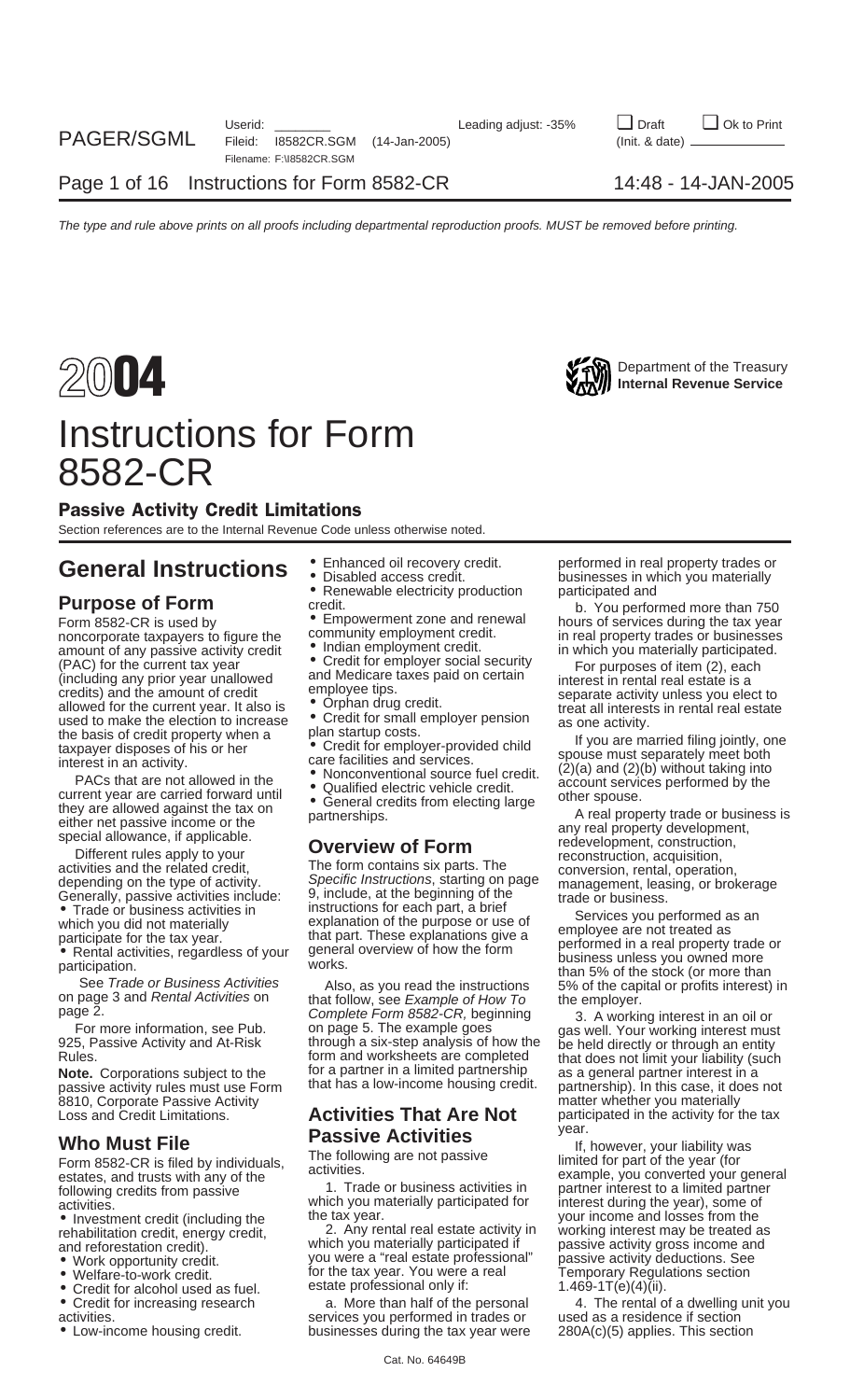during the year for a number of days weighted by gross income. See<br>that exceeds the greater of 14 days Regulations section 1.469-1(e)(3)(iii). If an activity meets any of the five<br>or 10% of the number of days during Signif

An activity is a tend activity in<br>
used by customers or held of property (real or personal) is<br>
used by customers and the gross income (or<br>
activity represents amounts paid (or<br>
activity represents amounts paid (or<br>
to a t

available for customer use.<br>Figure the average period of employee performs services.<br>Customer use for a class of property enters and all the customer worksheet 3 is for low-income<br>Customer use for a class of property enter A. You customarily make the housing credits for property placed in<br>by dividing the hotal pumper of days in cental property available during service after 1989 (unless held by dividing the total number of days in iteratal property available during service after 1989 (unless held all rental periods by the number of defined business hours for through a pass-through entity in all rental periods by the number of defined business hours for through a pass-through entity in all rentals during the tax vear. If the number propex clusive use by various rentals during the tax year. If the bonexclusive use by various which you accurred your interest renting more than customers. The activity's average period of exercise venture. The actively participate (but not

applies if you rented out a dwelling customer use equals the sum of **Reporting Credits From the**<br>unit that you also used as a home these class-by-class average periods **Activities**<br>during the year for a number of days weig

or 10% of the number of days during<br>the year that the home was rented at<br>a fair rental.<br>5. An activity of trading personal services are significant, all relevant<br>5. An activity of trading personal services are significant, interests in the activity. For purposes considered. Facts and circumstances (see *Trade or Busines* of this rule, personal property means include the frequency of the services. Page 3) and, if so, of this rule, personal property means<br>property that is actively traded, such the type and amount of labor required<br>as stocks, bonds, and other the services, and the value participated in the activity for the tax<br>securities securities. See Temporary of the services relative to the amount year (see Material Particle Regulations section 1.469-1T(e)(6). charged for use of the property.

Cenerally, credits from these<br>
state of the same of the same of the same of the set of the set of the set of the set of the set of the set of the set of the set of the set of the set of the set of the set of the set of th

An activity is a rental activity if basis adjustment described in section<br>orible property (real or personal) is 1016.

An activity is not a rental activity is not a rental activity is less than 2% of the before 1990. This worksheet is also<br>smaller of the unadjusted basis or the used for low-income housing credits 1. The average period of customer smaller of the unadjusted basis or the dised for low-income nousing credits<br>1. EMV of the property. The managed from a partnership, S corporation, or

one class of property, multiply the 5. You provide property for use in Worksheet 4 is for credits from average period of customer use of a nonrental activity of a partnership, S passive trade or business activities in each class by the ratio of the gross corporation, or joint venture in your which you did not materially rental income from that class to the capacity as an owner of an interest in participate and passive rental real activity's total gross rental income. the partnership, S corporation, or joint estate activities in which you did not

b. An activity of trading personal services are significant, all relevant<br>property is a trade or business activity<br>interests in the activity. For purposes considered Facts and circumstances (see Trade or Business Activitie

the use is under a lease, a service used in the trade or business activity worksheet 2 is for rehabilitation<br>contract, or some other arrangement. during the tax year or during at least credits from passive rental real esta **2** of the 5 preceding tax years, and activities and low-income nousing<br>
c. The gross rental income from credits for property placed in service<br>
An activity is not a rental activity if:<br>
the property is less than 2% of the FMV of the property.<br>
a. 7 days or less, or<br>
b. 30 days or less and significant<br>
personal services (see below) were<br>
provided in making the rental property<br>
a. 7 days or less, or<br>
b. 30 days or less and significant<br>
person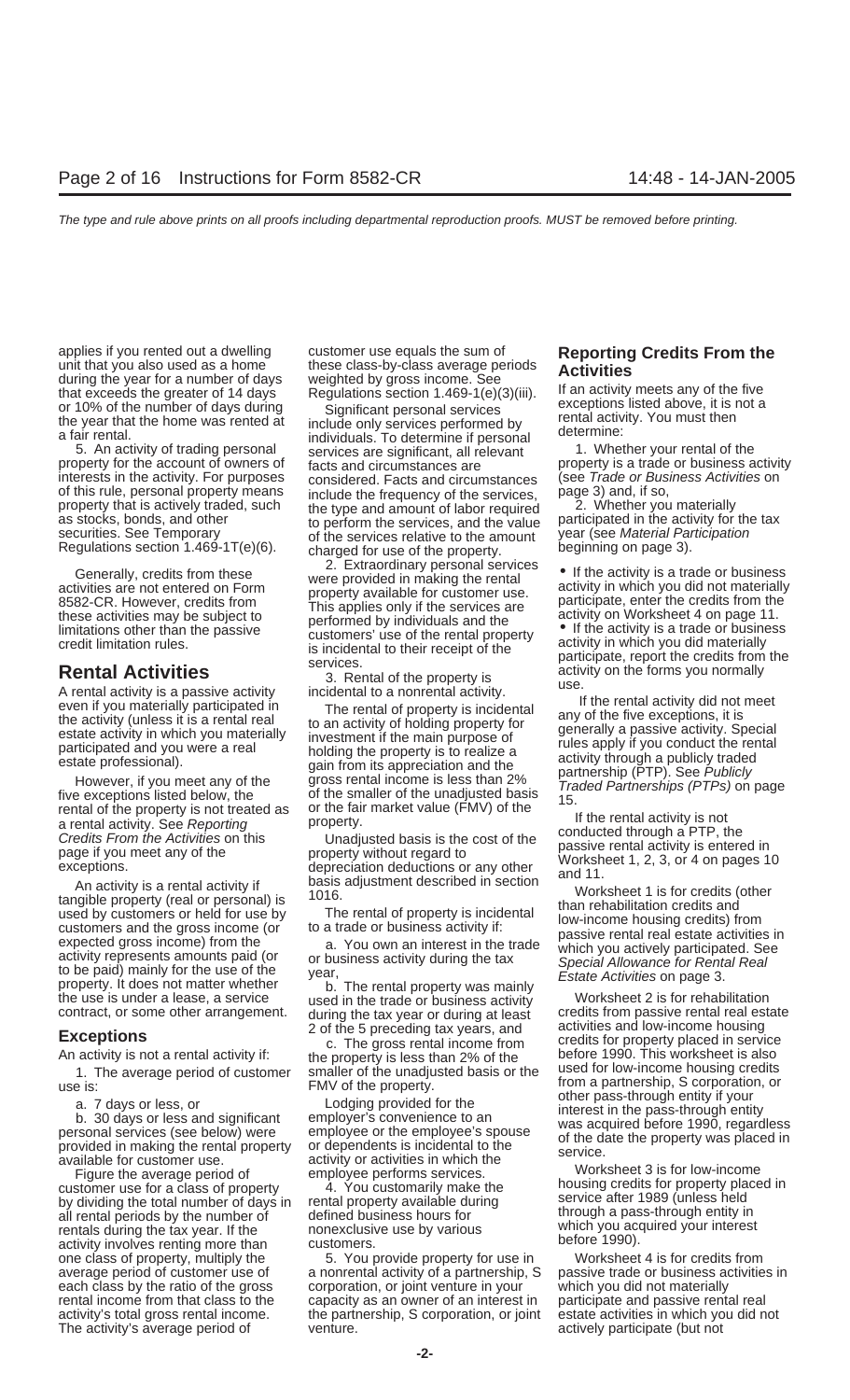low-income housing credits).<br> **Special Allowance for Rental** Participation (see Material Public page). You may<br> **Special Allowance for Rental** be treated as actively participating if, (\$125,000 or more<br> **Real Estate Activi** 

The special allowance also applies The special allowance also applies<br>to low-income housing credits and **individuals and rehabilitation credits from a rental real married individuals filing a joint return** A trade or business activity is an estate activity, even if you did not<br>actively participate in the activity. The section of the tax year.<br>The section of the tax wear.<br>The section of the tax activity treated as incidental to an<br>activity of holding property

filing a separate return for the year, which the surviving spouse qualified. Starting a trade or business and lived with your spouse at any starting a trade or filing a trade or business

that made an election to treat the page 10) is \$100,000 or less if married filing<br>trust as part of the decedent's estate (\$50,000 or less if married filing real estate activity. Unless future on the amount of the maximum<br>**regulations provide an exception**, special allowance referred to in the regulations provide an exception, special allowance referred to in the<br>limited partners are not treated as preceding paragraph.<br>actively participating in a last income is more than \$100,000<br>activity. He activity is not a (

rehabilitation credits from passive exactive participation is a less and your modified adjusted gross rental real estate activities or stringent requirement than material income.

The maximum special allowance **Trade or Business**

allowance are in addition to the<br>credits allowed for the tax attributable<br>to net passive income.<br>to net passive income.<br>year.<br>year.<br>year.<br>and times during the tax<br>or business (within the meaning of

The special allowance is not  $\bullet$  \$25,000 for a qualifying estate section 162),<br>ailable if you were married are section the special allowance for a section 162), available if you were married, are exercled by the special allowance for and the conducted in anticipation of<br>filing a separate return for the year, which the surviving spouse qualified. Starting a trade or business, or

and lived with your spouse at any<br>time during the year.<br>Only an individual, a qualifying<br>estate, or a qualified revocable trust<br>that made an election to treat the page 10) is \$100,000 or less. may actively participate in a rental separately), figure your credits based **Reporting Credits From the** real estate activity. Unless future on the amount of the maximum

A qualifying estate is the estate of but less than \$150,000 (\$75,000 if from the activity on the forms you becaled that is married filing separately), your hormally use. a decedent for tax years ending less married filing separately), your normally use.<br>than 2 years after the date of the special allowance is limited to 50% of

A qualified revocable trust may adjusted gross income is \$150,000 or figure the amount to enter on Form<br>ct to be treated as part of a more (\$75,000 or more if married bases-CR for each trade or business elect to be treated as part of a more (\$75,000 or more if married 8582-CR for each trade or business special allowance for active allowance. And allowance are special allowance if you held the

participation in rental real estate<br>activities. The election must be made<br>by both the executor (if any) of the<br>decedent's estate and the trustee of<br>the revocable trust. For details, see<br>Regulations section 1.645-1. If your You are not considered to actively income is more than \$200,000 that follow, participation generally activity if at any time during the tax but less than \$250,000 (\$125,000 if with an activity if you owned an year your interest (including your married filing separately), your interest in the activity at the time you spouse's interest) in the activity was special allowance is limited to 50% of did the work. The capacity in which less than 10% (by value) of all the difference between \$250,000 you did the work does not matter. interests in the activity. (\$125,000 if married filing separately) However, work is not participation if:

than 2 years after the date of the special allowance is limited to 50% of<br>decedent's death if the decedent<br>would have satisfied the active (\$75,000 if married filing separately)<br>participation requirements for the and your decedent's estate for purposes of the filing separately), there is no special activity in which you did not materially<br>special allowance for active allowance.

participate in a rental real estate (\$100,000 if married filing separately) includes any work done in connection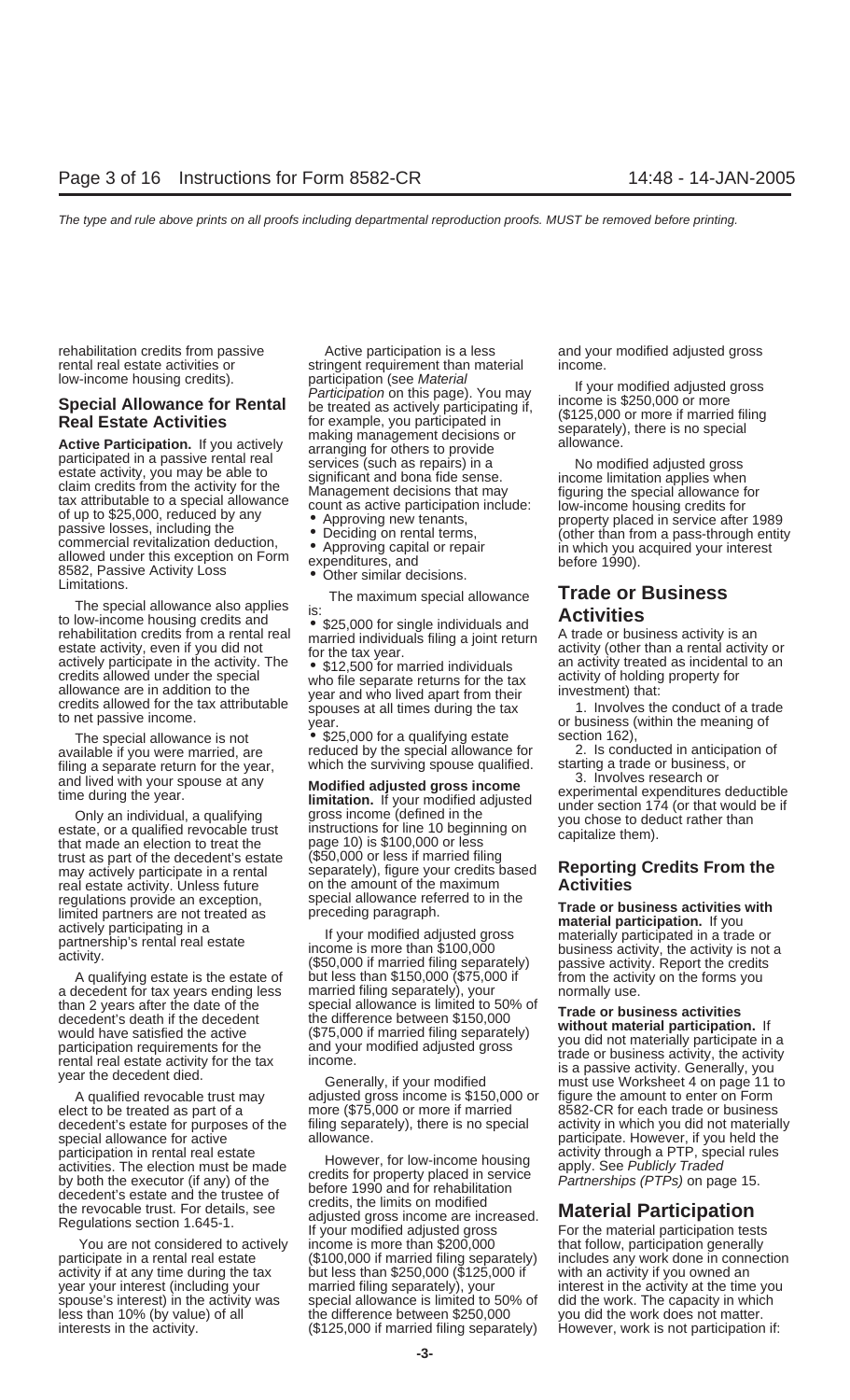• One of your main reasons for doing capital is not a material exacts are tax year in which you directly or<br>the work was to avoid the income-producing factor. The work was to avoid the

by any reasonable means. You do the activity under this seventh test, the activity under this seventh test, the maintain

contemporaneous daily time reports, activity for 100 hours or less during<br>logs, or similar documents if you can the tax year.<br>establish your participation by other Your participation in managing the **Special rules for cert** 

materially participated for the tax year activity than you did (regardless of **Estates and trusts.** The PAC<br>in an activity if you satisfy at least one whether the individual was **interpretent in the limitations** apply to a in an activity if you satisfy at least one whether the individual was interestations apply to an estate or trust<br>of the following tests. whether the management sections sections

tax year, and you participated at least **Test for investors.** Work done as an economic unit for the measurement of<br>as much as any other individual investor in an activity is not treated as gain or loss under the passive ac

any interest in the activity) for the involved in the day-to-day<br>
year.<br>
4. The activity is a significant activity. For purposes of this test,<br>
activity. For purposes of this test,<br>
activity for the tax year, work done as

activity if it involves the performance not treated as a limited partner if you groupings may or may not be of personal services in the fields of also were a general partner in the permissible. health, law, engineering, architecture, partnership at all times during the • A single activity,

• It is not work that an owner would accounting, actuarial science, exampled that the stax year ending with or customarily do in the same type of performing arts, consulting, or in any within your tax year (or, if shorter,

disallowance of losses or credits from  $\overline{7}$ . Based on all the facts and interest).<br>the activity under the passive activity circumstances, you participated in the  $\overline{a}$  limit the activity under the passive activity circumstances, you participated in the A limited partner's share of an<br>
rules. activity on a regular, continuous, and electing large partnership's taxable<br> **Proof of participation.**

not have to maintain **however, if you participated in the** conduct of a single passive trade or<br>contemporaneous daily time reports activity for 100 hours or less during business activity.

summaries.<br> **Tests for individuals.** You services in the management of the 1.469-5T(h)(2).<br>
materially participated for the tax vear activity than you did (regardless of **Estates and trusts.** The PAC

For more than 500 hours.<br>
2. Your participation in the activity<br>
for the tax year was substantially all<br>
of the participation in the activity of all<br>
of the participation in the activity of all<br>
of the participation in the

5. You materially participated in **Special rules for limited partners.**<br>
the activity for any 5 (whether or not lift you were a limited partner in an consecutive) of the 10 immediately activity, you generally did not<br>
for

An activity is a personal service material participation tests, you are activities. For instance, the following

activity and other trade or business in which during the portion of the partnership's indirectly owned your limited partner

**Proof of participation.** You may<br>prove your participation in an activity and the activity what exists and rental activities is<br>by any reasonable means. You do the activity under this seventh test, treated as income or los

reasonable means include, but are<br>
not limited to, identifying services<br>
performed over a period of time and<br>
the approximate number of hours<br>
spent performing the services during<br>
spent performing the services during<br>
spe

of the following tests. See Temporary Regulations sections<br>Services). Services extinted for the management<br>1.469-1.7(h)(2) and (3). The rules for 1. You participated in the activity services). 1.469-1T(b)(2) and (3). The rules for the role of the rules for<br>more than 500 hours.

individuals (including individuals who if your participation in the activity, even<br>activity) for the year.<br>3. You participated in the activity<br>for more than 100 hours during the<br>tax year.<br>Test for investors. Work done as a

6. The activity is a personal and the service activity in which you<br>service activity in which you<br>materially participated for any 3<br>(whether or not consecutive) activity, however, if you met material<br>for individuals) for t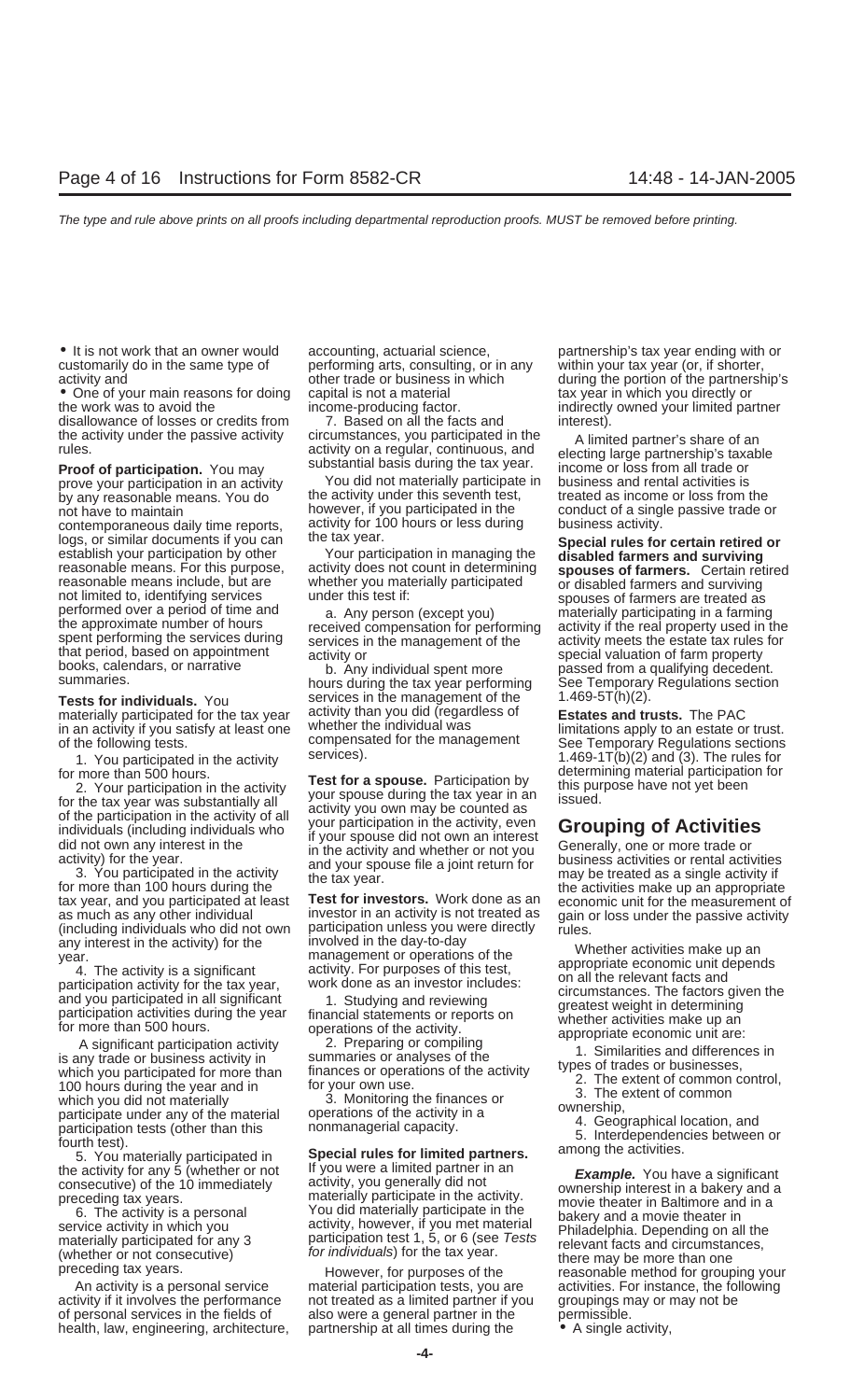to avoid the passive activity corporation determines its activities in activities and a partner or and a be elected on and a partner or and a be elected on and a partner or and a be elected on a partner or and a be elected

**activities.** The following activities group those activities with: **Example of How To** may not be grouped together. • **Each other,** 

business activity unless the activities partner or shareholder, or The 2004, John Jones purchase<br>being grouped together make up an Christities conducted through other interest as a limited partner in being grouped together make up an • Activities conducted through other appropriate economic unit and: partnerships and corporations.

a. The rental activity is<br>
insubstantial relative to the trade or<br>
business activity is<br>
business activity or vice versa, or<br>
b. Each owner of the trade or<br>
b. Each owner of the trade or<br>
b. Each owner of the trade or<br>
bus

or real property with an activity<br>involving the rental of personal year of disposition allocable to the<br>property (except personal property part of the activity disposed of.<br>provided in connection with the real property or vice versa).

<ul>\n<li> A movie theater activity and a <b>AA</b> is a particular activity with another activity <b>Dispositions</b> in a different type of business and in a different type of business and the <b>AA</b> is a more than interest as a <b>AA</b> is a more than a <b>AA</b> is a more than a <b>AA</b> is a more than a <b>AA</b> is a more than a <b>AA</b> is a more than a <b>AA</b> is a more than a <b>AA</b> is a more than a <b>AA</b> is a more than a <b>AA</b> is a more than a <b>AA</b> is a more than a <b>AA</b> is a more than a <b>AA</b> is a more than a <b>AA</b> is a more than a <b>

**C corporations subject to section** To make the election, comp<br>469. Once a partnership or Formal B582-CR, Part VI. No basis primary purposes of your grouping is **469.** Once a partnership or **8582-CR, Part VI. No basis**<br>to avoid the passive activity corporation determines its activities adjustment may be elected on a limitations.<br> **Limitation on grouping certain** end on the shareholder may use these rules to passive activity. shareholder may use these rules to group those activities with:

fractive groupour tegement.<br>1. A rental activity with a trade or **Complete Form 8582-CR**<br>siness activity unless the activities partner or shareholder, or **the analyzing of the State of a complete** Form

inappropriate. The IRS may regroup your grouping fails to the credit properties if your grouping fails to activities conducted through the basis of the credit property are reflect one or more appropriate **the credit proper** reflect one or more appropriate **partnerships, S corporations, and** carried forward until they are allowed.<br> **C corporations subject to section** To make the election, complete Form

Partnership A. Mr. Jones is married<br>and files a joint return. During 2004,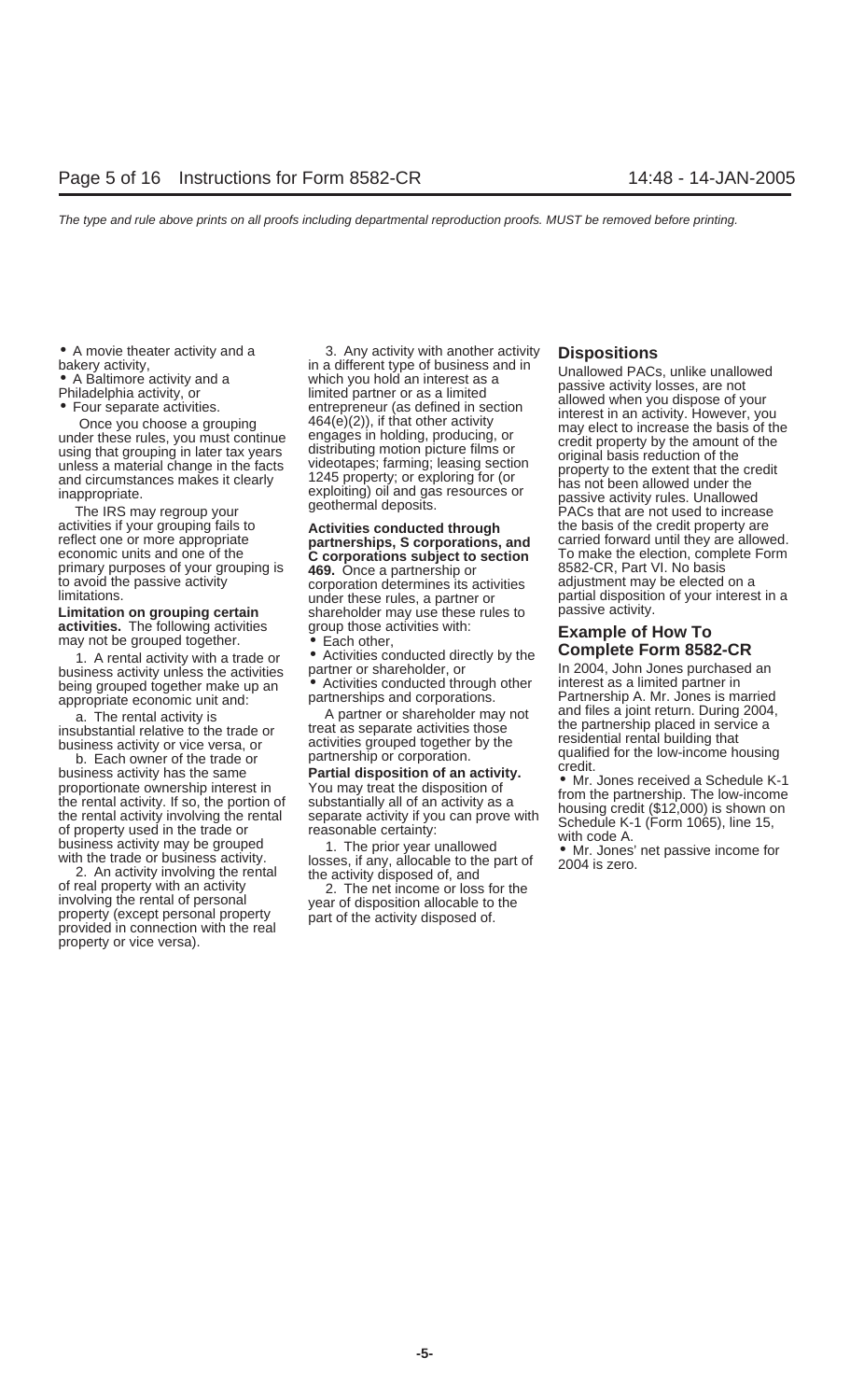Step 1. Mr. Jones will need the following forms to report the low-income housing credit:

- **Form 8586,** Low-Income Housing Credit.
- **Form 8582-CR,** Passive Activity Credit Limitations.

Mr. Jones follows the instructions for code A on Schedule K-1, line 15, and enters the employer identification number (EIN) of the partnership and the \$12,000 low-income housing credit on Form 8586, line 5, and completes line 6.

|        |                                                        |                                                                                                                                                                                                                                                                 |                                               |                | OMB No. 1545-0984         |  |  |
|--------|--------------------------------------------------------|-----------------------------------------------------------------------------------------------------------------------------------------------------------------------------------------------------------------------------------------------------------------|-----------------------------------------------|----------------|---------------------------|--|--|
|        | 8586                                                   | <b>Low-Income Housing Credit</b>                                                                                                                                                                                                                                |                                               |                |                           |  |  |
|        | $\triangleright$ See instructions on back.             |                                                                                                                                                                                                                                                                 |                                               |                | Attachment                |  |  |
|        | Department of the Treasury<br>Internal Revenue Service | $\blacktriangleright$ Attach to your tax return.                                                                                                                                                                                                                |                                               |                | Sequence No. 36b          |  |  |
|        | Name(s) shown on return                                |                                                                                                                                                                                                                                                                 |                                               |                | <b>Identifying number</b> |  |  |
|        | John and Mary Jones                                    |                                                                                                                                                                                                                                                                 |                                               |                | 123-00-4567               |  |  |
| Part I |                                                        | <b>Current Year Credit</b>                                                                                                                                                                                                                                      |                                               |                |                           |  |  |
|        |                                                        | Number of Forms 8609 attached<br>and the company of the company of the company of the company of the company of the company of the company of the company of the company of the company of the company of the company of the company of the company of the comp |                                               |                |                           |  |  |
| 2      |                                                        | Eligible basis of buildings (total from attached Schedules A (Form 8609), line 1) [169]. [169] [169]                                                                                                                                                            |                                               | $\overline{2}$ |                           |  |  |
| За     |                                                        | Qualified basis of low-income buildings (total from attached Schedules A (Form 8609), line 3)                                                                                                                                                                   |                                               | 3a             |                           |  |  |
| b      |                                                        | Has there been a decrease in the qualified basis of any buildings since the close of the preceding                                                                                                                                                              |                                               |                |                           |  |  |
|        |                                                        | tax year? $\Box$ Yes $\Box$ No If "Yes," enter the building identification numbers (BINs) of the                                                                                                                                                                |                                               |                |                           |  |  |
|        |                                                        | buildings that had a decreased basis. If you need more space, attach a schedule.                                                                                                                                                                                |                                               |                |                           |  |  |
|        | (i)                                                    |                                                                                                                                                                                                                                                                 |                                               |                |                           |  |  |
| 4      |                                                        | Current year credit from attached Schedules A (Form 8609) (see instructions) and the contract of the current s                                                                                                                                                  |                                               | 4              |                           |  |  |
| 5      |                                                        | Low-income housing credits from pass-through entities (if more than one entity, see instructions):                                                                                                                                                              |                                               |                |                           |  |  |
|        | If you are a-                                          | Then enter the total of the current year credits from-                                                                                                                                                                                                          |                                               |                |                           |  |  |
|        | a Shareholder                                          | Schedule K-1 (Form 1120S), box 13, codes A and B                                                                                                                                                                                                                |                                               |                |                           |  |  |
|        | <b>b</b> Partner                                       | Schedule K-1 (Form 1065), box 15, codes A and B, or<br>Schedule K-1 (Form 1065-B), box 8                                                                                                                                                                        |                                               | 5              | 12,000                    |  |  |
|        | c Beneficiary                                          | Schedule K-1 (Form 1041), line 14                                                                                                                                                                                                                               | $10 - 55666650$<br>EIN of pass-through entity |                |                           |  |  |
| 6      |                                                        | Add lines 4 and 5. See instructions to find out if you complete lines 7 through 18 or file Form 3800                                                                                                                                                            |                                               | 6              | 12,000                    |  |  |
|        |                                                        | Current year credit or passive activity credit (see instructions).                                                                                                                                                                                              |                                               |                |                           |  |  |

Step 2. Form 8586, line 7, asks for the passive activity credit for 2004. The amount is figured on Form 8582-CR and the worksheets. Worksheet 3 of Form 8582-CR is used for post-1989 low-income housing credits.

## **Worksheet 3 for Lines 3a and 3b**

(keep for your records)

|                                                              |             |                                       |                                               | INCOP IOI YOUI ICCOIDD    |  |
|--------------------------------------------------------------|-------------|---------------------------------------|-----------------------------------------------|---------------------------|--|
| <b>Name of Activity</b>                                      | <b>From</b> | <b>Current Year</b><br><b>Credits</b> | <b>Prior Year</b><br><b>Unallowed Credits</b> | <b>Total Credits</b>      |  |
|                                                              | Form        | (a) Credit line 3a                    | (b) Credit line 3b                            | (c) Add cols. (a) and (b) |  |
| Partnership A                                                | 8586        | 12,000                                |                                               |                           |  |
|                                                              |             |                                       |                                               |                           |  |
|                                                              |             |                                       |                                               |                           |  |
|                                                              |             |                                       |                                               |                           |  |
|                                                              |             |                                       |                                               |                           |  |
| <b>Total.</b> Enter on lines 3a and 3b of Form 8582-CR.<br>▶ |             | 12,000                                |                                               |                           |  |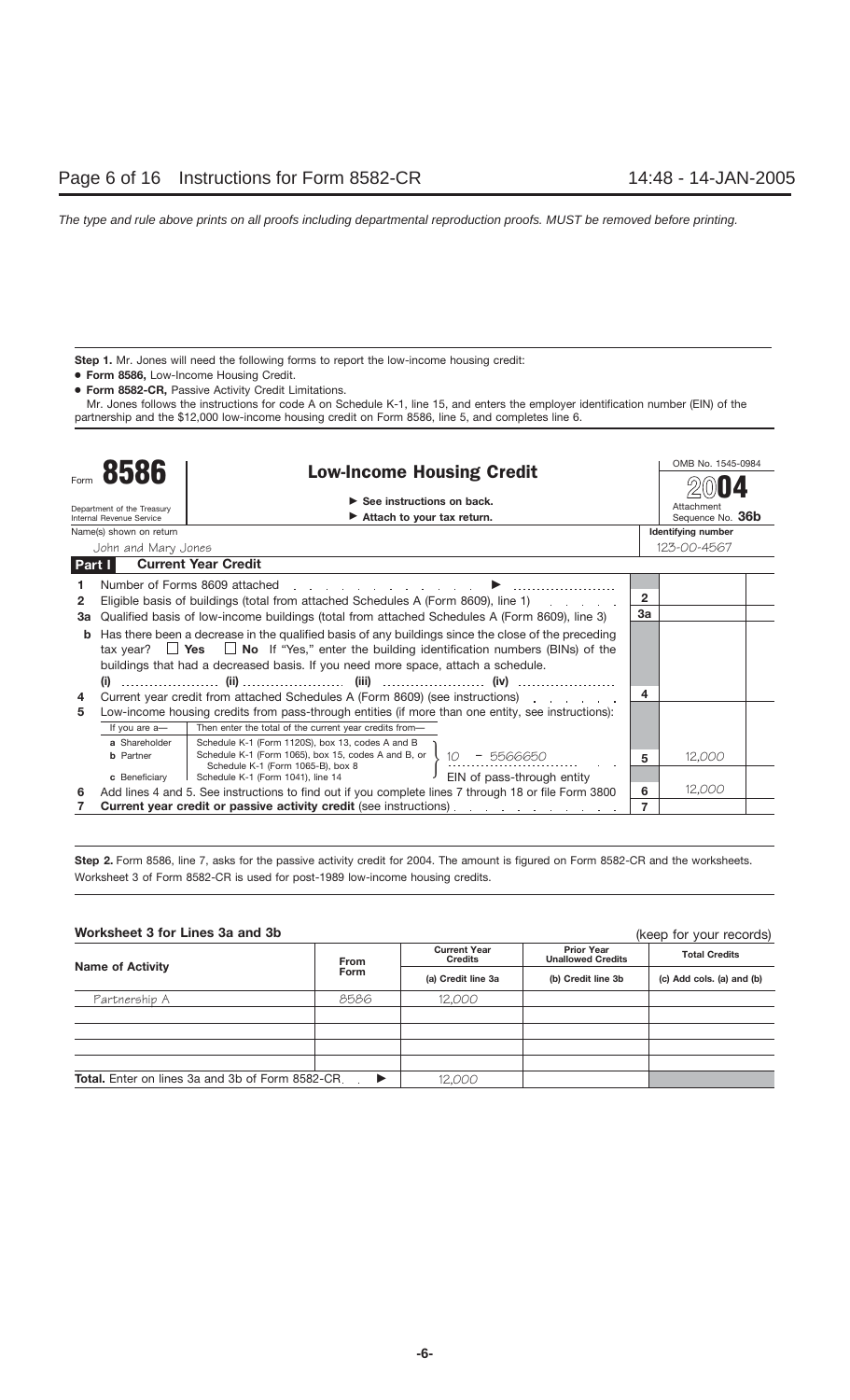**Step 3.** Mr. Jones follows the instructions for Worksheet 3 and enters the total credits from column (a) of that worksheet on Form 8582-CR, line 3a. He enters the total credits on line 3c and completes lines 5 through 7. Mr. Jones can skip Parts II and III and go to Part IV because the only credit he has is from a post-1989 low-income housing rental real estate activity. He must also complete the computation for line 35 in the instructions to get the amount to enter on line 35 of the form (see page 8).

| Form | 8582-CR<br><b>Passive Activity Credit Limitations</b>  |                                                                                                                                                                                                                                                                                                                                     |                      |        | OMB No. 1545-1034 |                               |  |  |
|------|--------------------------------------------------------|-------------------------------------------------------------------------------------------------------------------------------------------------------------------------------------------------------------------------------------------------------------------------------------------------------------------------------------|----------------------|--------|-------------------|-------------------------------|--|--|
|      |                                                        | $\triangleright$ See separate instructions.                                                                                                                                                                                                                                                                                         |                      |        |                   |                               |  |  |
|      | Department of the Treasury<br>Internal Revenue Service | $\blacktriangleright$ Attach to Form 1040 or 1041.                                                                                                                                                                                                                                                                                  |                      |        |                   | Attachment<br>Sequence No. 89 |  |  |
|      | Name(s) shown on return                                |                                                                                                                                                                                                                                                                                                                                     |                      |        |                   | Identifying number            |  |  |
|      | John and Mary Jones                                    |                                                                                                                                                                                                                                                                                                                                     |                      |        |                   | 123-00-4567                   |  |  |
|      | Part I                                                 | <b>2004 Passive Activity Credits</b><br>Caution: If you have credits from a publicly traded partnership, see Publicly Traded Partnerships (PTPs) on page 15<br>of the instructions.                                                                                                                                                 |                      |        |                   |                               |  |  |
|      |                                                        | Credits From Rental Real Estate Activities With Active Participation (Other Than Rehabilitation<br>Credits and Low-Income Housing Credits) (See Lines 1a through 1c on page 9.)                                                                                                                                                     |                      |        |                   |                               |  |  |
|      |                                                        | 1a Credits from Worksheet 1, column (a)                                                                                                                                                                                                                                                                                             | 1a                   |        |                   |                               |  |  |
|      |                                                        | <b>b</b> Prior year unallowed credits from Worksheet 1, column (b)                                                                                                                                                                                                                                                                  | 1b                   |        |                   |                               |  |  |
|      |                                                        |                                                                                                                                                                                                                                                                                                                                     |                      |        | 1c                |                               |  |  |
|      | (See Lines 2a through 2c on page 9.)                   | Rehabilitation Credits From Rental Real Estate Activities and Low-Income Housing Credits for<br>Property Placed in Service Before 1990 (or From Pass-Through Interests Acquired Before 1990)<br>2a Credits from Worksheet 2, column (a)<br><b>b</b> Prior year unallowed credits from Worksheet 2, column (b) $\ldots$ $\boxed{2b}$ | 2a                   |        |                   |                               |  |  |
|      |                                                        |                                                                                                                                                                                                                                                                                                                                     |                      |        | 2c                |                               |  |  |
|      | <b>3c</b> on page 9.)                                  | Low-Income Housing Credits for Property Placed in Service After 1989 (See Lines 3a through                                                                                                                                                                                                                                          |                      |        |                   |                               |  |  |
|      |                                                        | 3a Credits from Worksheet 3, column (a)<br><b>b</b> Prior year unallowed credits from Worksheet 3, column (b) $\ldots$                                                                                                                                                                                                              | 3a<br>3 <sub>b</sub> | 12,000 |                   |                               |  |  |
|      |                                                        |                                                                                                                                                                                                                                                                                                                                     |                      |        | 3c                | 12,000                        |  |  |
|      |                                                        | All Other Passive Activity Credits (See Lines 4a through 4c on page 9.)                                                                                                                                                                                                                                                             |                      |        |                   |                               |  |  |
|      |                                                        | 4a Credits from Worksheet 4, column (a)<br><b>b</b> Prior year unallowed credits from Worksheet 4, column (b) $\ldots$ $\begin{array}{ccc} 4b & 4b \end{array}$                                                                                                                                                                     | 4a l                 |        | 4c                |                               |  |  |
| 5    |                                                        |                                                                                                                                                                                                                                                                                                                                     |                      |        | 5                 | 12,000                        |  |  |
| 6    |                                                        | Enter the tax attributable to net passive income (see page 9)                                                                                                                                                                                                                                                                       |                      |        | 6                 | $-() -$                       |  |  |
| 7    |                                                        | Subtract line 6 from line 5. If line 6 is more than or equal to line 5, enter -0- and see page 10                                                                                                                                                                                                                                   |                      |        | $\overline{7}$    | 12,000                        |  |  |
|      |                                                        | Note: If your filing status is married filing separately and you lived with your spouse at any time<br>during the year, do not complete Part II, III, or IV. Instead, go to line 37.                                                                                                                                                |                      |        |                   |                               |  |  |
|      |                                                        |                                                                                                                                                                                                                                                                                                                                     |                      |        |                   |                               |  |  |
|      | Part IV                                                | Special Allowance for Low-Income Housing Credits for Property Placed in Service After 1989<br>Note: Complete this part only if you have an amount on line 3c. Otherwise, go to Part V.                                                                                                                                              |                      |        |                   |                               |  |  |
|      |                                                        | 31 If you completed Part III, enter the amount from line 19. Otherwise, subtract line 16 from line 7                                                                                                                                                                                                                                |                      |        | 31                | 12,000                        |  |  |
|      | 32 Enter the amount from line 30,                      | design and the contract of the contract of the contract of the contract of the contract of the contract of the                                                                                                                                                                                                                      |                      |        | 32                | -0-                           |  |  |
|      |                                                        | 33 Subtract line 32 from line 31. If zero, enter -0- here and on line 36                                                                                                                                                                                                                                                            |                      |        | 33                | 12,000                        |  |  |

| 34 Enter the smaller of line 3c or line 33 reading the state of the smaller of line 3c or line 3c.                                                                                                                                                                                         |       |
|--------------------------------------------------------------------------------------------------------------------------------------------------------------------------------------------------------------------------------------------------------------------------------------------|-------|
| <b>35</b> Tax attributable to the remaining special allowance (see page 12) $\ldots$ , $\ldots$ , $\ldots$                                                                                                                                                                                 | 9,250 |
|                                                                                                                                                                                                                                                                                            |       |
| <b>36</b> Enter the <b>smaller</b> of line 34 or line 35<br>in the contract of the contract of the contract of the contract of the contract of the contract of the contract of the contract of the contract of the contract of the contract of the contract of the contract of the contrac | 9.250 |

**34** Enter the **smaller** of line 3c or line 33 **34**

12,000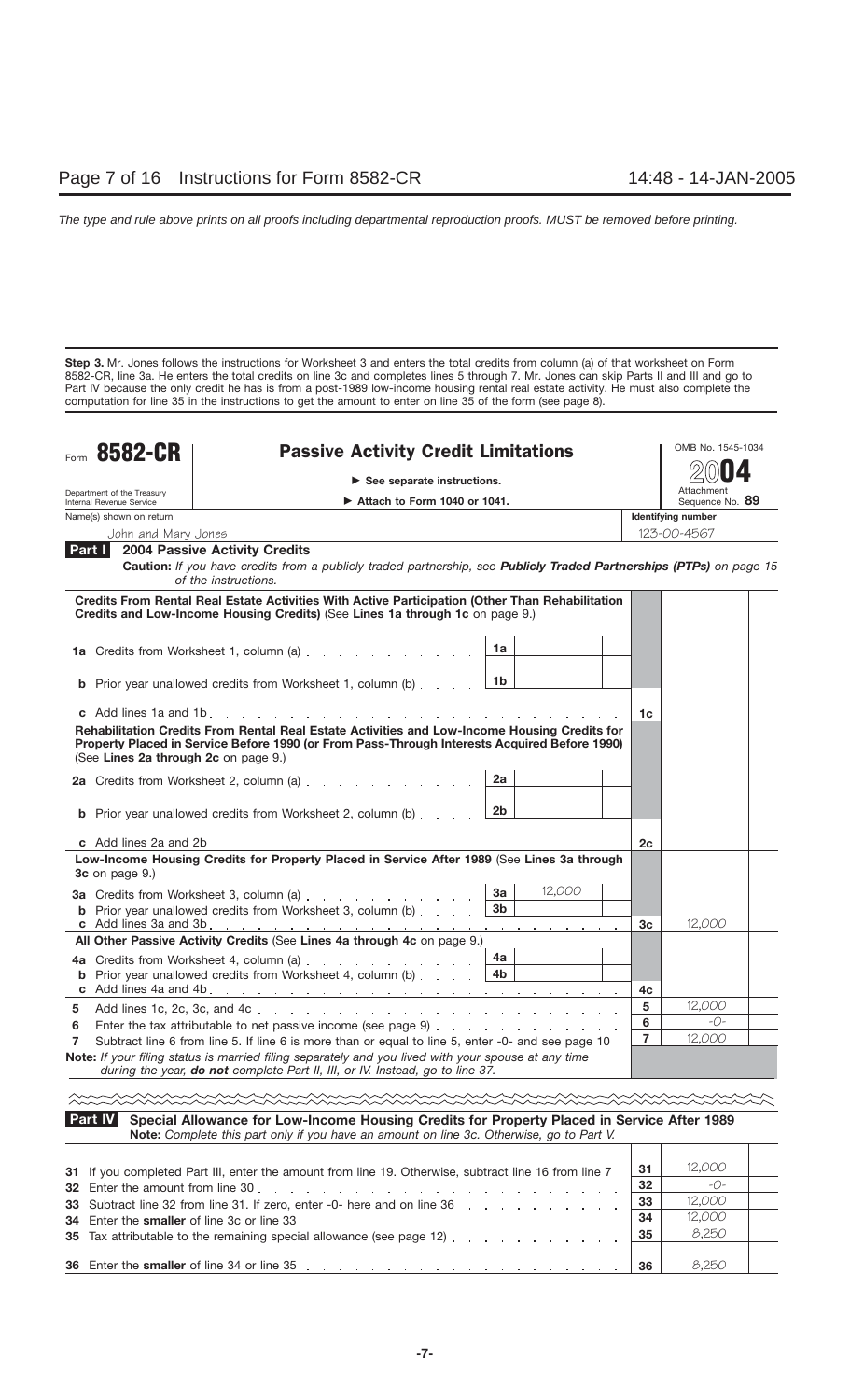## **Line 35 computation:**

| <b>Line 35.</b> Figure the tax attributable to the remaining special allowance as follows:                                                                                                                                                                          |                                  |
|---------------------------------------------------------------------------------------------------------------------------------------------------------------------------------------------------------------------------------------------------------------------|----------------------------------|
| 305,000                                                                                                                                                                                                                                                             |                                  |
| <b>B.</b> Tax on line A. For Form 1040, use the Tax Table, Tax Computation Worksheet, the Qualified Dividends and Capital Gain Tax<br>Worksheet, or the Schedule D Worksheet, whichever applies. For Form 1041, use the Tax Rate Schedules, the Qualified Dividends | 81,675                           |
| C. Enter \$25,000 (\$12,500 if married filing separate return and you and your spouse lived apart at<br>25,000                                                                                                                                                      |                                  |
| <b>D.</b> Enter amount, if any, from line 10 of Form 8582 $\frac{-O-1}{2}$                                                                                                                                                                                          |                                  |
| <b>E.</b> Enter amount, if any, from line 14 of Form 8582 $\frac{-O-1}{2}$                                                                                                                                                                                          |                                  |
|                                                                                                                                                                                                                                                                     |                                  |
|                                                                                                                                                                                                                                                                     |                                  |
| H. Tax on line G. For Form 1040, use the Tax Table, Tax Computation Worksheet, the Qualified Dividends and Capital Gain Tax<br>Worksheet, or the Schedule D Worksheet, whichever applies. For Form 1041, use the Tax Rate Schedules, the Qualified Dividends        | 73,425                           |
|                                                                                                                                                                                                                                                                     | 8,250                            |
| J. Add lines 16 and 30 of Form 8582-CR and enter the total enterstand contact and contact and contact and contact and contact and contact and contact and contact and contact and contact and contact and contact and contact                                       | $\frac{1}{\sqrt{1-\frac{1}{2}}}$ |
| K. Tax attributable to the remaining special allowance. Subtract line J from line I. Enter the result on line 35 of Form 8582-CR.                                                                                                                                   | 8,250                            |
|                                                                                                                                                                                                                                                                     |                                  |

**Note:** *When using taxable income in the above computation, it is not necessary to refigure items that are based on a percentage of adjusted gross income.*

**Step 4.** Mr. Jones completes Form 8582-CR, Part V.

| <b>Part V</b><br><b>Passive Activity Credit Allowed</b>                                            |    |       |
|----------------------------------------------------------------------------------------------------|----|-------|
| 37 Passive Activity Credit Allowed. Add lines 6, 16, 30, and 36. See page 12 to find out how to    |    |       |
| report the allowed credit on your tax return and how to allocate allowed and unallowed credits if  |    |       |
| you have more than one credit or credits from more than one activity. If you have any credits from |    |       |
| a publicly traded partnership, see <b>Publicly Traded Partnerships (PTPs)</b> on page 15.          | 37 | 8.250 |

**Step 5.** After completing Form 8582-CR, Mr. Jones determines his allowed and unallowed credit. Because he has only one type of credit from a single passive activity, his allowed low-income housing credit for 2004 is the amount on line 37, or \$8,250. His unallowed credit of \$3,750 is determined by subtracting the allowed credit on line 37 from the total credit on line 5 (\$12,000 – \$8,250).

Step 6. Mr. Jones enters the allowed passive activity credit of \$8,250 on line 7 of Form 8586 and completes Part II of that form according to the instructions for Form 8586. The unallowed credit of \$3,750 is carried forward and used to figure the passive activity credit allowed for 2005.

|                                                                          |                          |                                                                                                      |                | OMB No. 1545-0984         |  |
|--------------------------------------------------------------------------|--------------------------|------------------------------------------------------------------------------------------------------|----------------|---------------------------|--|
|                                                                          |                          | <b>Low-Income Housing Credit</b>                                                                     |                |                           |  |
| $\triangleright$ See instructions on back.<br>Department of the Treasury |                          |                                                                                                      |                | Attachment                |  |
|                                                                          | Internal Revenue Service | Attach to your tax return.                                                                           |                | Sequence No. 36b          |  |
|                                                                          | Name(s) shown on return  |                                                                                                      |                | <b>Identifying number</b> |  |
|                                                                          | John and Mary Jones      |                                                                                                      |                | 123-00-4567               |  |
| Part I                                                                   |                          | <b>Current Year Credit</b>                                                                           |                |                           |  |
|                                                                          |                          | Number of Forms 8609 attached                                                                        |                |                           |  |
| 2                                                                        |                          | Eligible basis of buildings (total from attached Schedules A (Form 8609), line 1)                    | $\overline{2}$ |                           |  |
| За                                                                       |                          | Qualified basis of low-income buildings (total from attached Schedules A (Form 8609), line 3)        | 3a             |                           |  |
| b                                                                        |                          | Has there been a decrease in the qualified basis of any buildings since the close of the preceding   |                |                           |  |
|                                                                          | tax vear?                | $\Box$ Yes $\Box$ No If "Yes," enter the building identification numbers (BINs) of the               |                |                           |  |
|                                                                          |                          | buildings that had a decreased basis. If you need more space, attach a schedule.                     |                |                           |  |
|                                                                          |                          |                                                                                                      |                |                           |  |
| 4                                                                        |                          | Current year credit from attached Schedules A (Form 8609) (see instructions)                         | 4              |                           |  |
| 5                                                                        |                          | Low-income housing credits from pass-through entities (if more than one entity, see instructions):   |                |                           |  |
|                                                                          | If you are a-            | Then enter the total of the current year credits from-                                               |                |                           |  |
|                                                                          | a Shareholder            | Schedule K-1 (Form 1120S), box 13, codes A and B                                                     |                |                           |  |
|                                                                          | <b>b</b> Partner         | Schedule K-1 (Form 1065), box 15, codes A and B, or<br>55666650<br>Schedule K-1 (Form 1065-B), box 8 | 5              | 12,000                    |  |
|                                                                          | c Beneficiary            | EIN of pass-through entity<br>Schedule K-1 (Form 1041), line 14                                      |                |                           |  |
|                                                                          |                          | Add lines 4 and 5. See instructions to find out if you complete lines 7 through 18 or file Form 3800 | 6              | 12,000                    |  |
|                                                                          |                          | Current year credit or passive activity credit (see instructions).                                   |                | 8,250                     |  |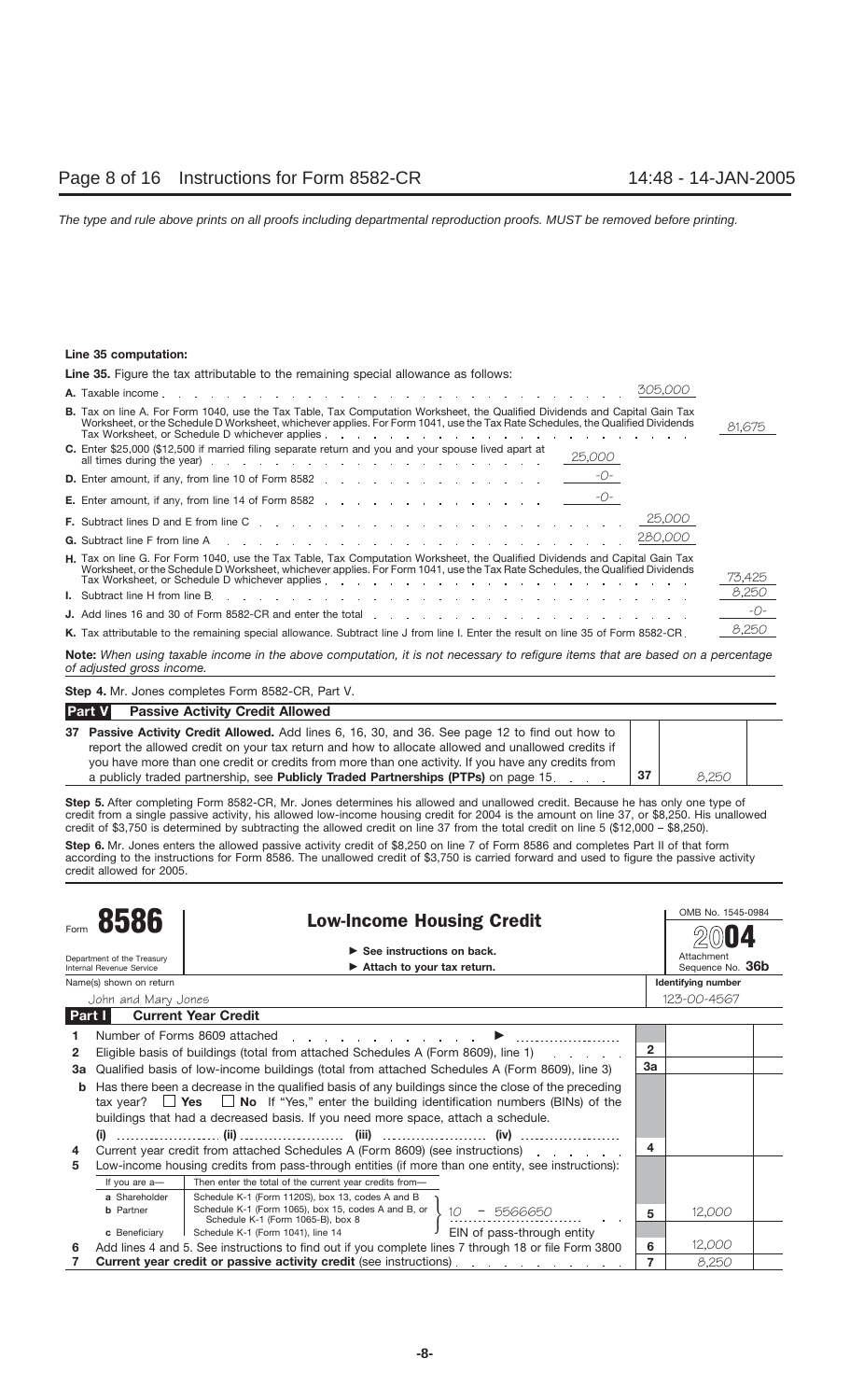Example. Fou have a low-income<br>housing credit from one activity and a<br>research credit from a different<br>activity. Enter the low-income housing Use Part I to combine your credits<br>worksheet 4, but not in credit in column (a) of Worksheet 2 or from passive activities to determine if 3 and make a separate entry for the you have a PAC for 2004. 3 and make a separate entry for the you have a PAC for 2004.<br>
research credit in column (a) of let your credits from all passive *married filing a separate return and*<br>
Worksheet 4. activities exceed the tax attributable

**Form 8586, Low-Income Housing** to net passive income, you have a<br> **Credit.** If you are not required to file PAC for 2004. Generally, you have **Lines 3a through 3c.** Individuals<br>
Form 3800, enter the portion of the net pas

credits from Form 8844, line 5 in See Special Allowance for Rental<br>column (a) of Worksheet 1 or 4. If the Real Estate Activities on page 3. Lines 4a through 4c. Individuals<br>credits are from more than one the set on the set

To figure this year's PAC, you must **Lines 2a through 2c.** Individuals remaining net passive income in the take into account any credits from (including limited partners) and computation on page 10. If you had a passive activities disallowed for prior qualifying estates who had net passive activity loss, enter -0- on years and carried forward to this year. rehabilitation credits from rental real line 6 and go on to line 7.

If you had only one type of prior estate activities or low-income<br> **Specific Instructions** year unallowed credit from a single housing credits for property placed in<br>
passive activity, figure your prior year service before passive activity, figure your prior year

beginning Worksheet 1, 2, 3, or 4.<br> **Form 3800, General Business** shown in column (b) of Worksheet 9<br> **Credit.** Enter the credits from Form in the 2003 Instructions for Form after 1989, include those credits in<br>
3800, line

Worksheet.<br> **Nonconventional source fuel**<br> **Nonconventional source fuel**<br> **Nonconventional source fuel**<br> **Credit.** Figure your credit from<br>
passive activities for fuel produced<br>
passive activities for fuel produced<br> *Credi* 

**Current Year Credits**<br>Convert any current year qualified<br>expenditures into credits before<br>expenditures into credits before<br>Otherwise, your prior year and 2b.<br>Otherwise, your prior year and 2b.

3800, line 3 in column (a) of<br>
Worksheet 1, 2, 3, or 4. If the credits<br>
are from more than one activity or are<br>
of more than one type, separate the<br>
of more than one type, separate the<br>
of more than one type, separate the<br>

**ENTION** Worksheet 2 or 3, if you are

From Bosse, line 6 in column (a) information, see the instructions for<br>
from Form 8586, line 6 in column (a) information, see the instructions for<br> **Form 8834, Qualified Electric** this page.<br> **Form 8834, Qualified Electric** 

activity, separate the credits by activity, separate the credits by activity, separate the credits by activity hefore making entries in the separate return and lived with were not entered on Worksheets 1, 2, activity, separate the credits by<br>activity before making entries in the separate return and lived with were not entered on Worksheets 1, 2,<br>worksheet on Worksheets 1, 2,<br>worksheet

First Trie and **Example the COUT COUT COUT COUT COUT**<br>
The Courman (a) of<br>
Worksheet 4.<br>
See section 29 for more<br>
information on the credit for fuel<br>
outincome bousing and rehabilitation<br>
only if you actively participated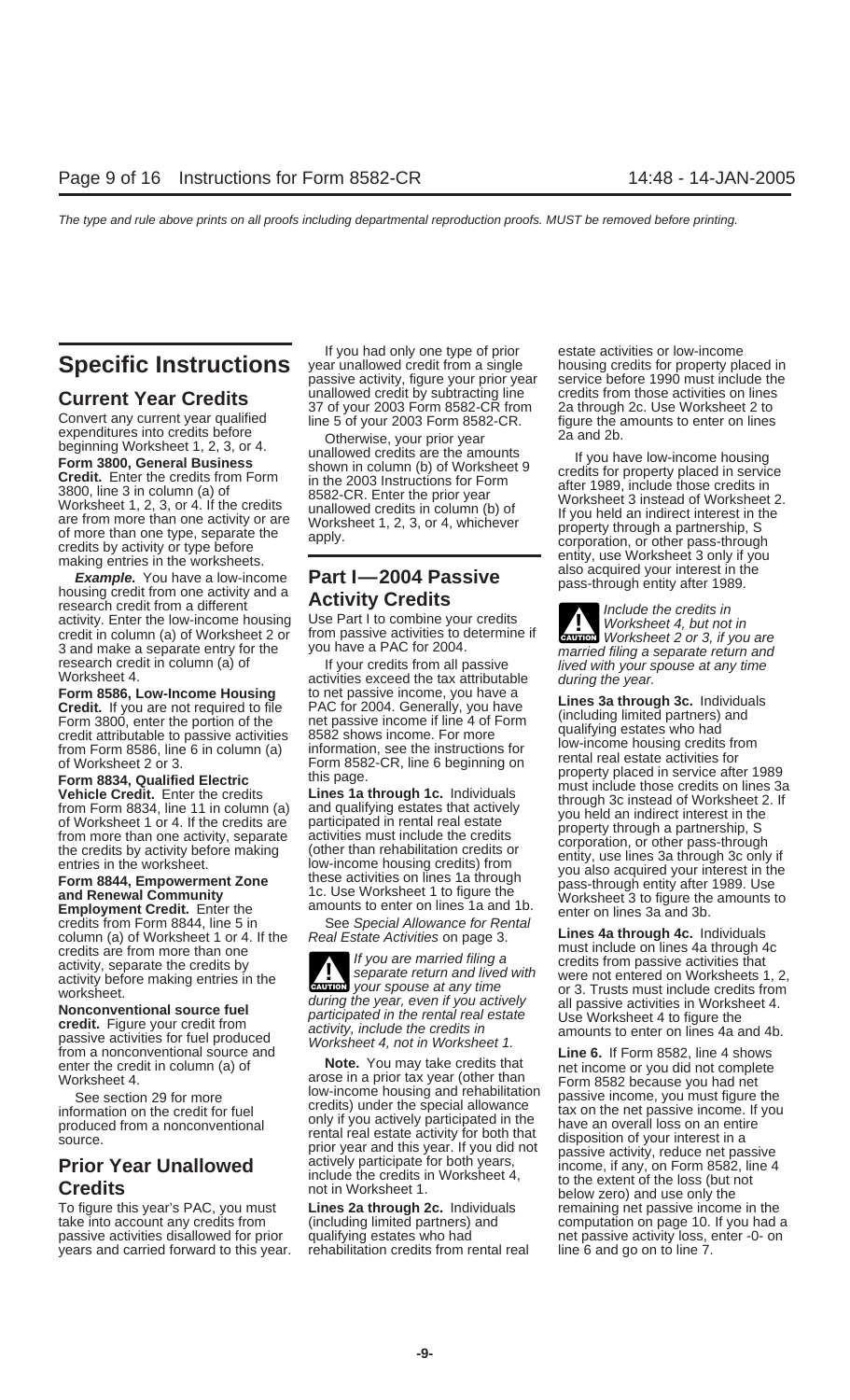| A. Taxable income<br>including net<br>passive income                                                                                                          |
|---------------------------------------------------------------------------------------------------------------------------------------------------------------|
| <b>B.</b> Tax on line $A^*$                                                                                                                                   |
| <b>C.</b> Taxable income without<br>net passive income                                                                                                        |
| <b>D.</b> Tax on line $C^*$                                                                                                                                   |
| <b>E.</b> Subtract line D from line B<br>and enter the result on<br>Form 8582-CR, line 6 .........                                                            |
| * For Form 1040, use the Tax Table, Tax Computation<br>Worksheet, the Qualified Dividends and Capital Gain<br>Tax Worksheet, or the Schedule D Tax Worksheet, |

Worksheet, the Qualified Dividends and Capital Gain<br>
Tax Worksheet, or the Schedule D Tax Worksheet,<br>
Schedules, Qualified Dividends Tax Worksheet, or<br>
Schedule D, whichever applies.<br>
Schedule D, whichever applies.<br>
Schedu

Figure the tax on net passive credits from passive activities are **Line 9.** Married persons filing

# **Part II—Special** and and go to line 17. **Allowance for Rental**

**ENTION** with their spouses at any time

the above computation, it is not<br>necessary to refigure items that are<br>based on a percentage of adjusted<br>gross income.<br>**Line 7.** If line 7 is zero because the you actively participated (other than<br>veral real estate activiti you actively participated (other than security<br>
rehabilitation credits and low-income benefits; tax on the net passive income on line rehabilitation credits and low-income benefits;<br>6 is greater than your credits from housing credits). See Rental Activities • The deduction allowed under 6 is greater than your credits from housing credits). See Rental Activities passive activities on line 5, all your on page 2 for details. Section 219 for contributions to IRAs

income as follows.<br>allowed. In this case, enter the separate returns who lived apart from<br>amount from line 5 on line 37 and their spouses at all times during the mount from line 5 on line 37 and their spouses at all times during the port the credits on the forms year must enter \$75,000 on line 9 ormally used. Do not complete instead of \$150,000. Married persor passive income ..... normally used. Do not complete instead of \$150,000. Married persons filing separate returns who lived with their spouses at any time during the year are not eligible for the special<br>allowance. They must enter -0- on

> **and warrow is a result on the result on the result of the results of the results of the results of the results**<br>**Real Estate Activities** aross income combine all the gross income, combine all the<br>amounts used to figure adjusted **The Active Participation** all allowing used to figure adjusted **Notable** and **Reset to Figure and the figure and to figure** and the into **Notable**

**Note.** When using taxable income in their spouses at any time<br>the above computation, it is not the above computation, it is not the above computation, it is not the above complete Part II.

Lines 1a and 1b. Use Worksheet 1 to figure the amounts to enter on lines 1a and 1b. Use line 1a for credits from rental real estate activities with active participation for the current year and line 1b for prior year unallowed credits from rental real estate activities with active participation in both the prior year in which the credit arose and the current year. See *Special Allowance for Rental Real Estate Activities* on page 3 for a definition of active participation.

After you complete the worksheet below, enter the totals of columns (a) and (b) on the corresponding lines of Form 8582-CR and then complete line 1c.

**Note.** Rehabilitation credits from rental real estate activities and low-income housing credits must be entered in Worksheet 2 or 3, whichever applies, even if you actively participated in the activity.

**Worksheet 1 for Lines 1a and 1b** (keep for your records) **Prior Year Unallowed Credits Current Year Critical Credits**<br> **Credits Credits Credits Credit Indived Credits Credit line 1a (b)** Credit line 1b **(c)** Add cols. (a) and (b) **Totals.** Enter on lines 1a and 1b of Form 8582-CR -▶

**Lines 2a and 2b.** Use Worksheet 2 to figure the amounts to enter on lines 2a and 2b. Use line 2a for rehabilitation credits and low-income housing credits from rental real estate activities for the current year and line 2b for prior year unallowed credits from those activities. However, use Worksheet 3 instead of Worksheet 2 if you have any low-income housing credits for property placed in service after 1989. If you held an indirect interest in the property through a partnership, S corporation, or other pass-through entity, use Worksheet 3 only if you also acquired your interest in the pass-through entity after 1989. Use this worksheet if you do not meet both requirements.

After you complete the worksheet below, enter the totals of columns (a) and (b) on the corresponding lines of Form 8582-CR and then complete line 2c.

## **Worksheet 2 for Lines 2a and 2b (keep for your records)** (keep for your records)

|                                                         | <b>From</b> | <b>Current Year</b><br><b>Credits</b> | <b>Prior Year</b><br><b>Unallowed Credits</b> | <b>Total Credits</b>      |  |
|---------------------------------------------------------|-------------|---------------------------------------|-----------------------------------------------|---------------------------|--|
| <b>Name of Activity</b>                                 | <b>Form</b> | (a) Credit line 2a                    | (b) Credit line 2b                            | (c) Add cols. (a) and (b) |  |
|                                                         |             |                                       |                                               |                           |  |
|                                                         |             |                                       |                                               |                           |  |
|                                                         |             |                                       |                                               |                           |  |
|                                                         |             |                                       |                                               |                           |  |
|                                                         |             |                                       |                                               |                           |  |
| <b>Totals.</b> Enter on lines 2a and 2b of Form 8582-CR |             |                                       |                                               |                           |  |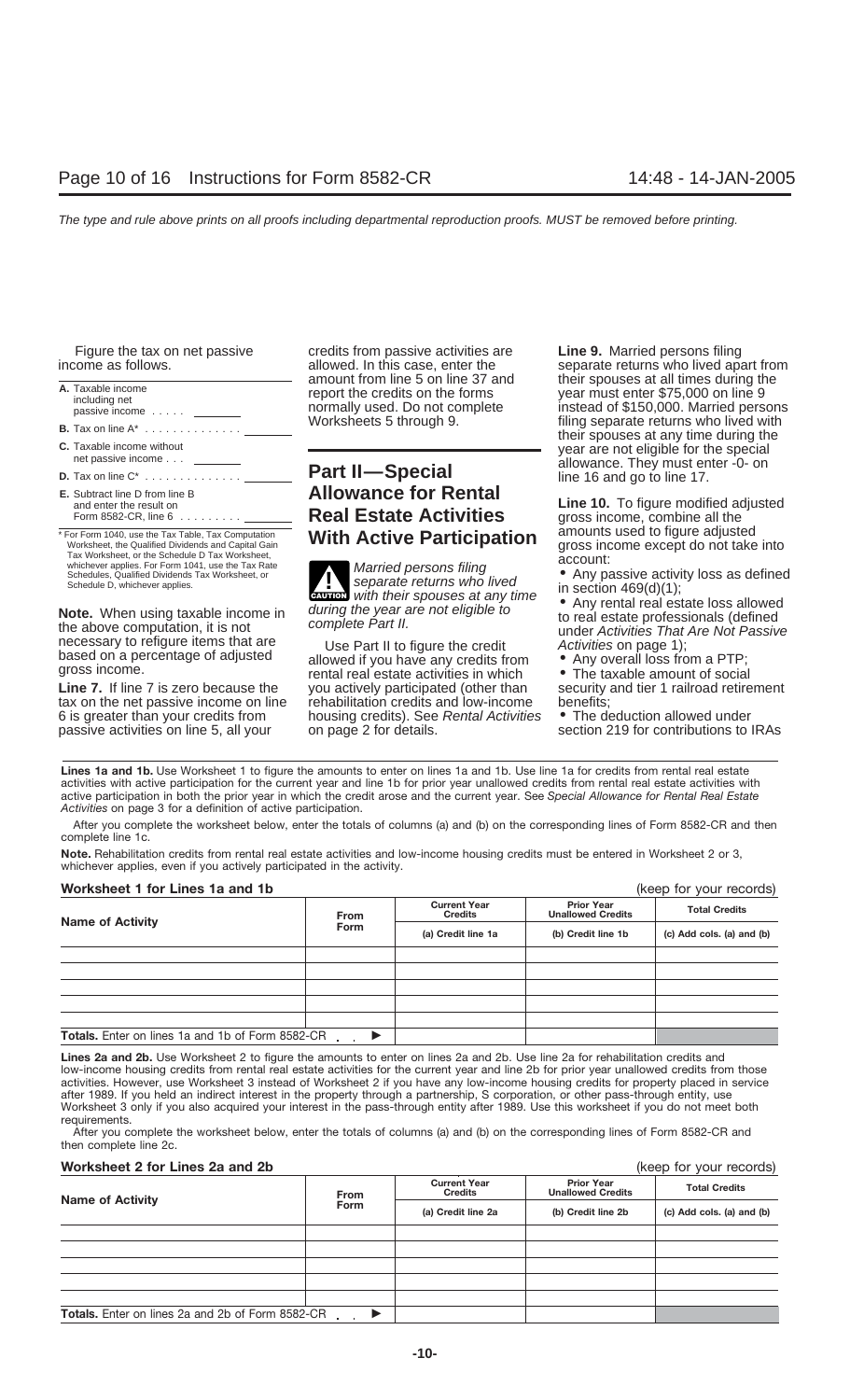and certain other qualified retirement Pub. 925 or Temporary Regulations spouses at any time during the year

• The deduction allowed for one-half section 1.469-2(f). allowance. They must enter -0. allowance. They must enter -0. of self-employment taxes;

under an employer's adoption after combining net income and

- 
- 

Include in modified adjusted gross passive activities, the overall loss<br>income any portfolio income and from the disposition is taken into income any portfolio income and<br>expenses that are clearly and directly<br>allocable to portfolio income. Also the extent that it exceeds that net<br>include any income that is treated as<br>nonpassive income, such as overall<br>nonpas nonpassive income, such as overall Line 12. Do not enter more than<br>gain from a PTP and net income from \$12,500 on line 12 if you are married **Note.** When using taxable income in<br>an activity or item of property subject fili an activity or item of property subject filing a separate return and you and the above computation, it is not<br>to the recharacterization of passive vour spouse lived apart at all times enecessary to refigure items that are to the recharacterization of passive your spouse lived apart at all times necessary to refigure items that are<br>income rules. For information on during the year. Married persons filing based on a percentage of adjusted recharacterization of income, see separate returns who lived with their

plans; section 1.469-2T(f) and Regulations are not eligible for the special<br>• The deduction allowed for one-half section 1.469-2(f). allowance. They must enter -0- on

of self-employment taxes;<br>
• The exclusion from income of gross income, any overall loss from<br>
interest from series EE and I U.S.<br>
savings bonds used to pay higher a passive activity is taken into<br>
education expenses; acc assistance program; including the set of the sessistance program; including the sessistance program; • The student loan interest (that is, Form 8582, line 4 is a loss or deduction; or  $\begin{array}{c} \n\text{2} \text{er}(\text{1}) = \text{er}(\text{2}) = \text{er}(\text{3}) = \text{er}(\text{3}) = \text{er}(\text{4}) = \text{er}(\text{4}) = \text{er}(\text{4}) = \text{er}(\text{4}) = \text{er}(\text{4}) = \text{er}(\text{4}) = \text{er}(\text{4}) = \text{$ zero). If you do have net passive<br>income when you combine the net • The tuition and fees deduction. **F. S. Subtember 1998** The tuition and fees deduction.<br>Include in modified adjusted gross and net income from all other passive activities, the overall loss

during the year. Married persons filing based on a percentage versons filing based on a percentage of an angula

| <b>A.</b> Taxable income _______                                                                                                                              |
|---------------------------------------------------------------------------------------------------------------------------------------------------------------|
| <b>B.</b> Tax on line $A^*$                                                                                                                                   |
| C. Enter amount from line 14<br>of Form 8582-CR $\dots$                                                                                                       |
| <b>D.</b> Subtract line C from line A                                                                                                                         |
| <b>E.</b> Tax on line $D^*$                                                                                                                                   |
| <b>F.</b> Subtract line E from line B<br>and enter the result on<br>Form 8582-CR, line $15$                                                                   |
| * For Form 1040, use the Tax Table, Tax Computation<br>Worksheet, the Qualified Dividends and Capital Gain<br>Tax Worksheet, or the Schedule D Tax Worksheet. |

**Lines 3a and 3b.** Use Worksheet 3 to figure the amounts to enter on lines 3a and 3b for low-income housing credits for property placed in service after 1989. If you held an indirect interest in the property through a partnership, S corporation, or other pass-through entity, use Worksheet 3 only if you also acquired your interest in the pass-through entity after 1989. Use line 3a for the current year credits and line 3b for prior year unallowed credits for those activities.

After you complete the worksheet below, enter the totals of columns (a) and (b) on the corresponding lines of Form 8582-CR and then complete line 3c.

## **Worksheet 3 for Lines 3a and 3b**

| Worksheet 3 for Lines 3a and 3b                           |               |                                       |                                               | (keep for your records)                           |  |
|-----------------------------------------------------------|---------------|---------------------------------------|-----------------------------------------------|---------------------------------------------------|--|
| <b>Name of Activity</b>                                   | From          | <b>Current Year</b><br><b>Credits</b> | <b>Prior Year</b><br><b>Unallowed Credits</b> | <b>Total Credits</b><br>(c) Add cols. (a) and (b) |  |
|                                                           | <b>Form</b>   | (a) Credit line 3a                    | (b) Credit line 3b                            |                                                   |  |
|                                                           |               |                                       |                                               |                                                   |  |
|                                                           |               |                                       |                                               |                                                   |  |
|                                                           |               |                                       |                                               |                                                   |  |
|                                                           |               |                                       |                                               |                                                   |  |
|                                                           |               |                                       |                                               |                                                   |  |
| <b>Totals.</b> Enter on lines 3a and 3b of Form 8582-CR . | $\rightarrow$ |                                       |                                               |                                                   |  |

Lines 4a and 4b. Use Worksheet 4 to figure the amounts to enter on lines 4a and 4b. Use line 4a for credits from all other passive activities for the current year and line 4b for prior year unallowed credits from those activities.

After you complete the worksheet below, enter the totals of columns (a) and (b) on the corresponding lines of Form 8582-CR and then complete line 4c.

## **Worksheet 4 for Lines 4a and 4b** (keep for your records)

**Prior Year Unallowed Credits Current Year Credits Credits Credits Credits Credit College in the Credit Credit Credit included Credits Total Credits Total Credits Form (a) Credit line 4a (b) Credit line 4b (c) Add cols. (a) and (b) Totals.** Enter on lines 4a and 4b of Form 8582-CR - $\blacktriangleright$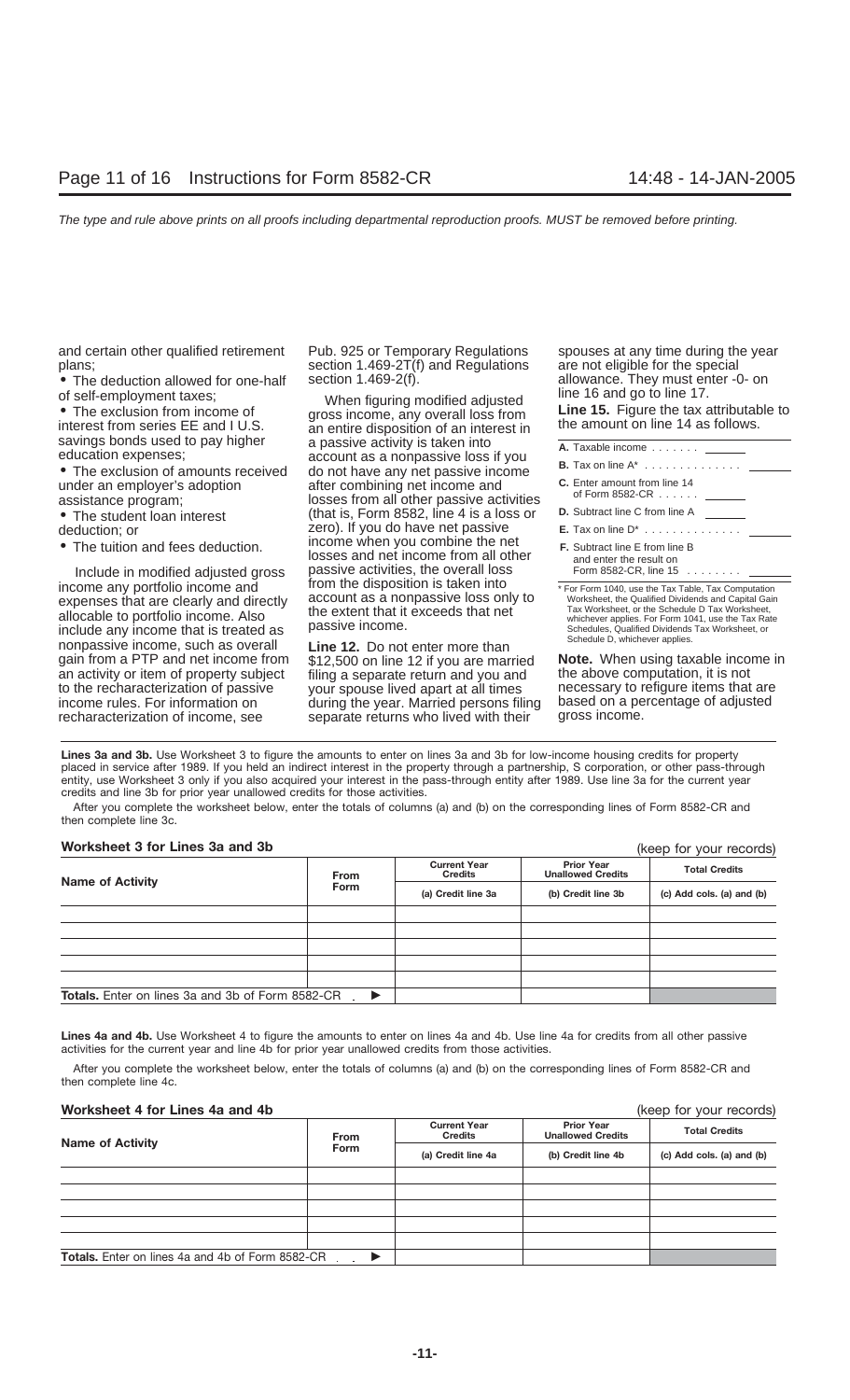**Part III—Special** Tax Worksheet, or the Schedule D Tax Worksheet, or the Schedule D Tax Norksheet, or the Schedule D Tax Norksheet, or the Schedule D Tax Worksheet, or the Schedule D Tax Worksheet, or Norksheet, or Norksh Allowance for Schedules, Qualified Dividends Tax Worksheet, or Schedules, Qualified Dividends Tax Worksheet, or<br>Schedule D, whichever applies. Schedule D, whichever applies. **Rehabilitation Credits Note.** When using taxable income in **Note.** When using taxable income in **From Pontal Poal Estato** the above computation. it is not the above computation. it is not **From Rental Real Estate** the above computation, it is not the above computation, it is not **Rental Real Estate** necessary to refigure items that are necessary to refigure items that are **necessary** to refigure items that **Low-Income Housing** Credits for Property<br>
Placed in Service Before<br>
1990 (or From<br>
Pass-Through Interests<br>
Acquired Before 1990)<br>
Placed in Service After<br>
Placed in Service After<br>
Line 37. If you have only one type of

**CAUTION** with their spouses at any time<br> **CAUTION** amount on the form where it is **any time** amount on the form where it is **a** large the vear are not eligible to

Use Part III to figure the credit of the same in the same in the same in the same in the same in the same in the same in the same in the same in the same in the same in the same in the same of the property placed in servi

on line 10 was \$100,000 or less **C.** Enter \$25,000<br>(\$50,000 or less if married filing (\$12,500 if married

\*For Form 1040, use the Tax Table, Tax Computation \*For Form 1040, use the Tax Table, Tax Computation Worksheet, the Qualified Dividends and Capital Gain

based on a percentage of adjusted based on a percentage of adjusted **arrow** a percentage of adjusted **by** a percentage of adjusted

during the year are not eligible to<br>complete Part III. effective the condition of the separate returns who lived<br>les Part III to figure the credit **ENTION** with their spouses at any time

**B.** Tax on line A\* ............... your modified adjusted gross income 5 the total passive activity general (\$50,000 or less if married filing (\$12,500 if married<br>
Separately and you lived apart from and your separate return separate return separate return separate return separate return file Form 3800, enter on Form 8586,<br>
your your spouse for the entire year). Spouse lived apart at spouse line 7 any allowed low-income line 7 any allowed low-income line is all times during the spouse lived apart at line 3 any allowed low-income line is all times Instead, enter the amount from line all times during the housing credit.<br>15 on line 27. <br>**Line 24.** Do not enter more than **D.** Enter amount, if **Form 8834.** Enter on Form 8834, line **Line 24.** Do not enter more than **Line 24.** Do not enter more than **D.** Enter amount, if 13 the passive activity qualified any, from of Form \$12,500 on line 24 if you are married electric vehicle credit allowed. 8582, line 10 ...... filing a separate return and lived apart **Form 8844.** Enter on Form 8844, line **E.** Enter the amount, from your spouse for the entire year. 7 the passive activity empowerment if any, from Form **Line 27.** Figure the tax attributable to 8582, line 14 ...... zone and renewal community Line 27. Figure the tax attributable to ass<sup>2</sup>, line 14 million the amount community<br>the amount on line 26 as follows. **F.** Subtract lines D and E employment credit allowed. from line C ............ **Nonconventional Source Fuel A.** Taxable income ....... **G.** Subtract line F from line A . . . **Credit.** If you have an allowed **B.** Tax on line A\* ............... passive activity credit for fuel **H.** Tax on line G\* ............... produced from a nonconventional **C.** Enter amount from line 26 **I.** Subtract line H from line B ....... of Form 8582-CR ...... source, see section 29 for limitations **J.** Add lines 16 and 30 of and adjustments to the credit. Attach **D.** Subtract line C from line A Form 8582-CR and enter the total . . . a separate schedule to your tax **E.** Tax on line D\* ............... **K.** Tax attributable to the remaining return showing how you figured the

Tax Worksheet, or the Schedule D Tax Worksheet, whichever applies. For Form 1041, use the Tax Rate

**Placed in Service After** Line 37. If you have only one type of<br>Married persons filing<br>separate returns who lived<br>with their spouses at any time

**F.** Subtract line E from line B and enter special allowance. Subtract line J credit. If you have both passive and the result on Form 8582-CR, line 27 from line I. Enter the result on nonpassive credits, combine the Form 8582-CR, line 35 .......... credits before applying the limitations and adjustments. Report the credit on the line specified by the instructions for the tax return you file.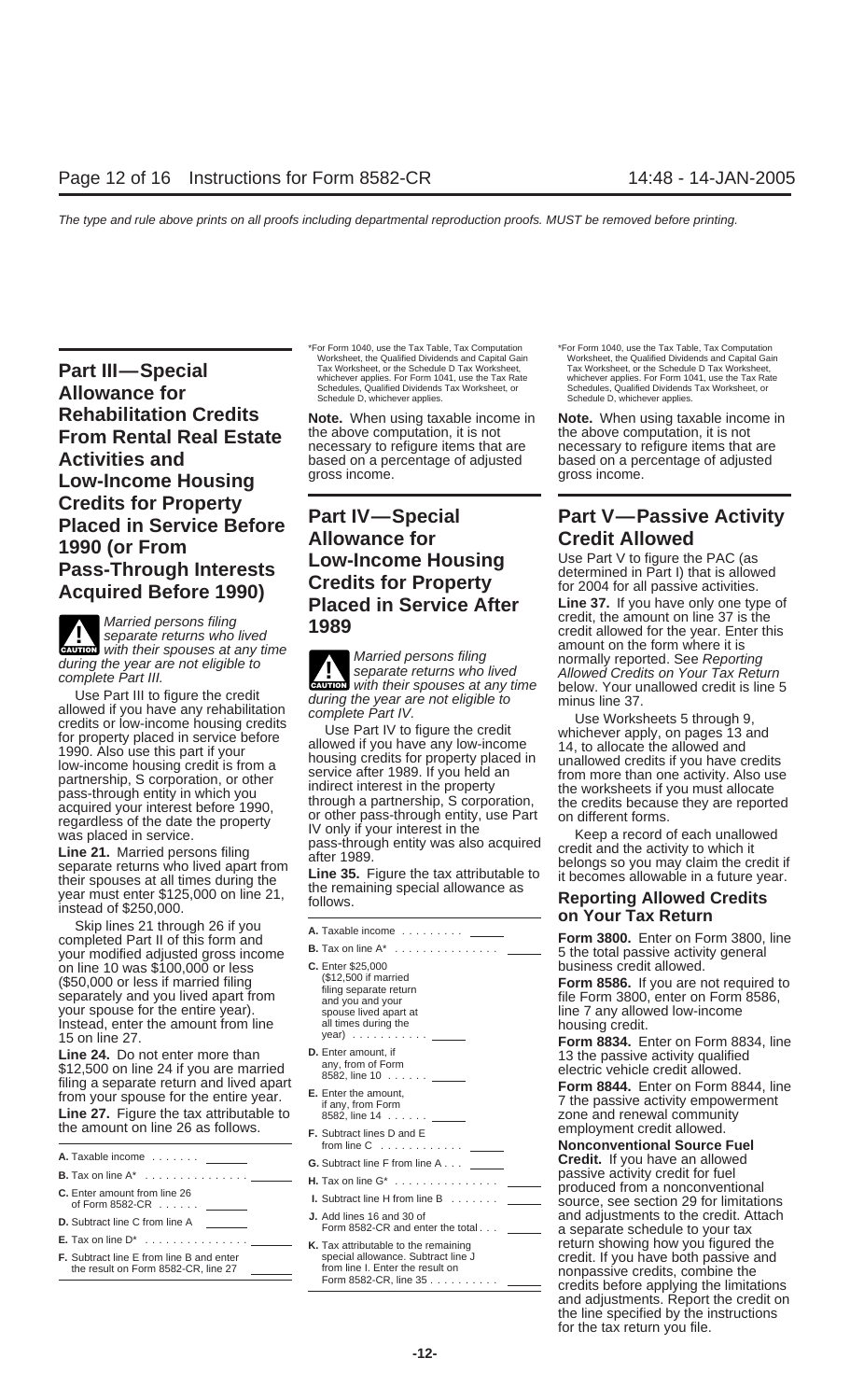## **Instructions for Worksheet 5**

Complete Worksheet 5 if you have an amount on Form 8582-CR, line 1c and you have credits from more than one activity.

**Column (a).** Enter the credits from Worksheet 1, column (c), in column (a) of this worksheet.

**Column (b).** Divide each of the credits shown in column (a) by the total of the credits in column (a) and enter the ratio for each of the activities in column (b). The total of all the ratios must equal 1.00.

**Column (c).** Multiply Form 8582-CR, line 16 by the ratios in column (b) and enter the result in column (c). If the total of this column is the same as the total of column (a), all credits for the activities in column (a) of this worksheet are allowed. Report them on the forms normally used, and complete Worksheet 6 if you have credits shown in Worksheet 2. Also complete Worksheet 7 or 8 if you have credits shown in Worksheet 3 or 4. If the total of column (a) is more than the total of column (c), complete column (d).

**Column (d).** Subtract column (c) from column (a) and enter the result in this column. Also enter the name of each activity and the form the credit is reported on in Worksheet 8 and enter the amount from column (d) of this worksheet in column (a) of Worksheet 8. Also complete Worksheet 6 or 7 if you have credits on Form 8582-CR, line 2c or 3c.

## **Worksheet 5 for Credits on Line 1a or 1b** (keep for your records)

| , <i>,</i>                                                |                           |             |            |                          |                                               |  |  |
|-----------------------------------------------------------|---------------------------|-------------|------------|--------------------------|-----------------------------------------------|--|--|
| <b>Name of Activity</b>                                   | Form To Be<br>Reported on | (a) Credits | (b) Ratios | (c) Special<br>Allowance | (d) Subtract<br>column (c) from<br>column (a) |  |  |
|                                                           |                           |             |            |                          |                                               |  |  |
|                                                           |                           |             |            |                          |                                               |  |  |
|                                                           |                           |             |            |                          |                                               |  |  |
|                                                           |                           |             |            |                          |                                               |  |  |
|                                                           |                           |             |            |                          |                                               |  |  |
| <b>Totals</b><br>the contract of the contract of the con- |                           |             | 1.00       |                          |                                               |  |  |

## **Instructions for Worksheet 6**

Complete Worksheet 6 if you have an amount on Form 8582-CR, line 2c and you have credits from more than one activity.

**Column (a).** Enter the credits from Worksheet 2, column (c), in column (a) of this worksheet.

**Column (b).** Divide each of the credits shown in column (a) by the total of the credits in column (a) and enter the ratio for each of the activities in column (b). The total of all the ratios must equal 1.00.

**Column (c).** Multiply Form 8582-CR, line 30 by the ratios in column (b) and enter the result in column (c). If the total of this column is the same as the total of column (a), all credits for the activities in column (a) of this worksheet are allowed. Report them on the forms normally used, and complete Worksheet 7 or 8 if you have credits shown in Worksheet 3 or 4 or amounts in column (d) of Worksheet 5. If the total of column (a) is more than the total of column (c), complete column (d).

**Column (d).** Subtract column (c) from column (a) and enter the result in this column. Also enter the name of each activity and the form the credit is reported on in Worksheet 8 and enter the amount from column (d) of this worksheet in column (a) of Worksheet 8.

| Worksheet 6 for Credits on Line 2a or 2b |                           |             |            | (keep for your records)         |                                               |
|------------------------------------------|---------------------------|-------------|------------|---------------------------------|-----------------------------------------------|
| <b>Name of Activity</b>                  | Form To Be<br>Reported on | (a) Credits | (b) Ratios | (c) Special<br><b>Allowance</b> | (d) Subtract<br>column (c) from<br>column (a) |
|                                          |                           |             |            |                                 |                                               |
|                                          |                           |             |            |                                 |                                               |
|                                          |                           |             |            |                                 |                                               |
|                                          |                           |             |            |                                 |                                               |
|                                          |                           |             |            |                                 |                                               |
| <b>Totals</b>                            |                           | 1.00        |            |                                 |                                               |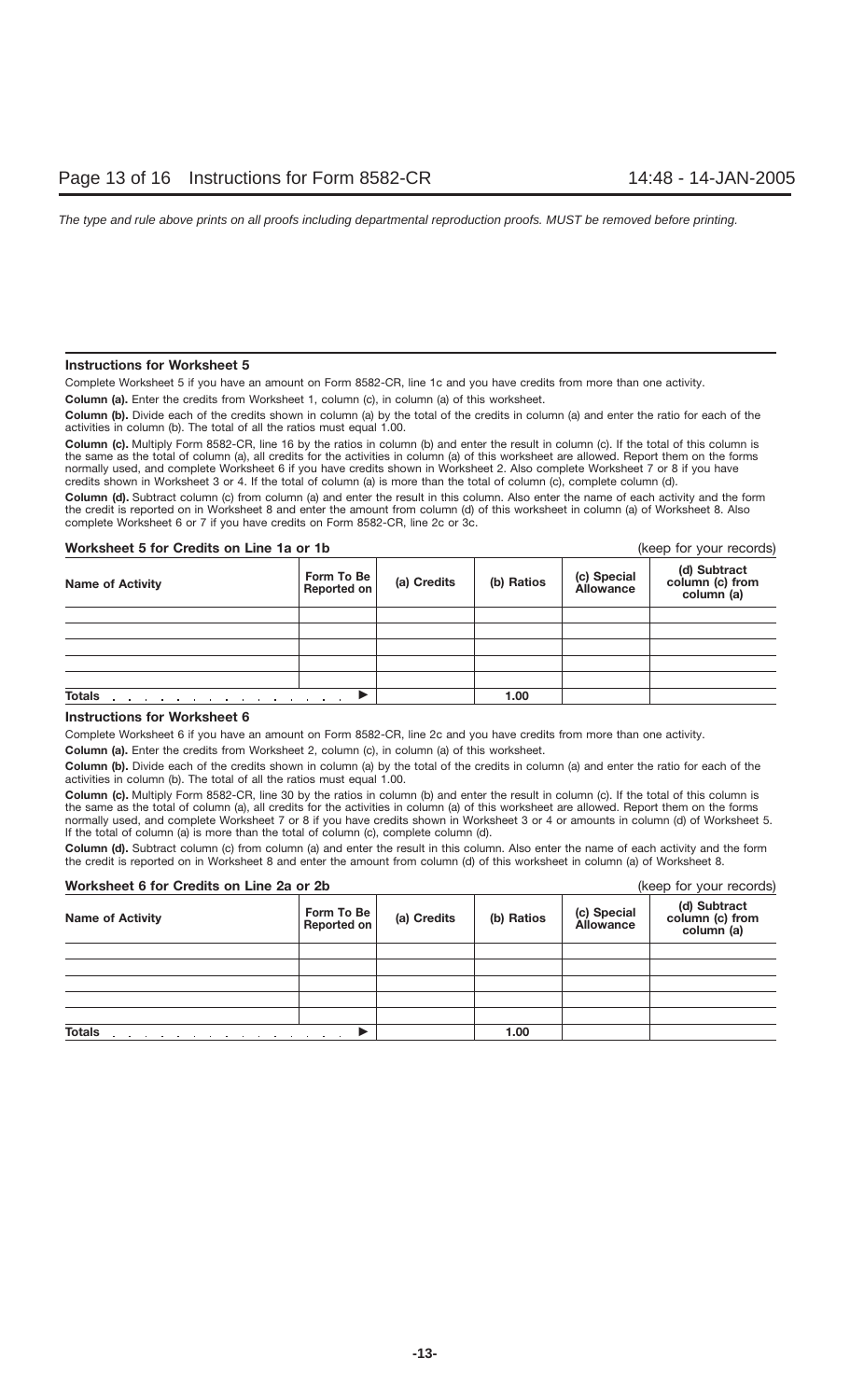## **Instructions for Worksheet 7**

Complete Worksheet 7 if you have credits on Form 8582-CR, line 3c and you have credits from more than one activity.

**Column (a).** Enter the credits from Worksheet 3, column (c), in column (a) of this worksheet.

**Column (b).** Divide each of the credits shown in column (a) by the total of the credits in column (a) and enter the ratio for each of the activities in column (b). The total of all the ratios must equal 1.00.

**Column (c).** Multiply Form 8582-CR, line 36 by the ratios in column (b) and enter the result in column (c). If the total of this column is the same as the total of column (a), all credits for the activities in column (a) of this worksheet are allowed. Report them on the forms normally used, and complete Worksheet 8 if you have credits shown in Worksheet 4 or amounts in column (d) of Worksheet 5 or 6. If the total of column (a) is more than the total of column (c), complete column (d).

**Column (d).** Subtract column (c) from column (a) and enter the result in this column. Also enter the name of each activity and the form the credit is reported on in Worksheet 8 and enter the amount from column (d) of this worksheet in column (a) of Worksheet 8.

| Worksheet 7 for Credits on Line 3a or 3b |                           |             | (keep for your records) |                                 |                                               |
|------------------------------------------|---------------------------|-------------|-------------------------|---------------------------------|-----------------------------------------------|
| <b>Name of Activity</b>                  | Form To Be<br>Reported on | (a) Credits | (b) Ratios              | (c) Special<br><b>Allowance</b> | (d) Subtract<br>column (c) from<br>column (a) |
|                                          |                           |             |                         |                                 |                                               |
|                                          |                           |             |                         |                                 |                                               |
|                                          |                           |             |                         |                                 |                                               |
|                                          |                           |             |                         |                                 |                                               |
|                                          |                           |             |                         |                                 |                                               |
| <b>Totals</b>                            |                           | 1.00        |                         |                                 |                                               |

## **Instructions for Worksheet 8**

Complete Worksheet 8 if you have credits on Form 8582-CR, line 4c from more than one activity or reported on different forms or you have amounts in column (d) of Worksheets 5, 6, or 7.

**Column (a).** Enter the amounts, if any, from column (c) of Worksheet 4 and column (d) of Worksheets 5, 6, and 7.

**Column (b).** Divide each of the credits in column (a) by the total of all the credits in column (a) and enter the ratio for each of the activities in column (b). The total of all the ratios must equal 1.00.

**Column (c).** Complete the following computation:

**A.** Enter Form 8582-CR, line 5. . . . . . . . . . . . . . . . .

**B.** Enter Form 8582-CR, line 37 (a)  $\therefore$  (a)  $\therefore$  (a)  $\therefore$  (a)  $\therefore$  (a)  $\therefore$  (a) **C.** Subtract line B from line A . . . . . . . . . . . . . . . .

Multiply line C by the ratios in column (b) and enter the results in column (c). Complete Worksheet 9 to determine the credits allowed for 2004.

## **Worksheet 8—Allocation of Unallowed Credits** (keep for your records)

| <b>THE DISTURBANCE IS THE STATE OF STREET OF STREET</b> | $(100)$ ior your rooordo) |             |            |                       |
|---------------------------------------------------------|---------------------------|-------------|------------|-----------------------|
| <b>Name of Activity</b>                                 | Form To Be<br>Reported on | (a) Credits | (b) Ratios | (c) Unallowed Credits |
|                                                         |                           |             |            |                       |
|                                                         |                           |             |            |                       |
|                                                         |                           |             |            |                       |
|                                                         |                           |             |            |                       |
|                                                         |                           |             |            |                       |
| <b>Totals</b>                                           |                           |             | 1.00       |                       |

## **Instructions for Worksheet 9**

**Column (a).** Enter all the activities shown in Worksheet 8. The credits entered in column (a) of this worksheet are the credits shown in column (c) of Worksheets 1, 2, 3, and 4 for the activities listed in Worksheet 8.

**Column (b).** Enter the amounts from column (c) of Worksheet 8 in this column. These are your unallowed credits for 2004. **Column (c).** Subtract column (b) from column (a). These are the allowed credits for 2004. Report the amounts in this column on the forms normally used. See *Reporting Allowed Credits on Your Tax Return* on page 12.

## **Worksheet 9—Allowed Credits** (keep for your records)

| <u>WULKSIJEEL S—AIIOWEU CIEUILS</u> |                           |             | IVEED IN YOUI IECOIDS) |                     |
|-------------------------------------|---------------------------|-------------|------------------------|---------------------|
| <b>Name of Activity</b>             | Form To Be<br>Reported on | (a) Credits | (b) Unallowed Credits  | (c) Allowed Credits |
|                                     |                           |             |                        |                     |
|                                     |                           |             |                        |                     |
|                                     |                           |             |                        |                     |
|                                     |                           |             |                        |                     |
| <b>Totals</b>                       |                           |             |                        |                     |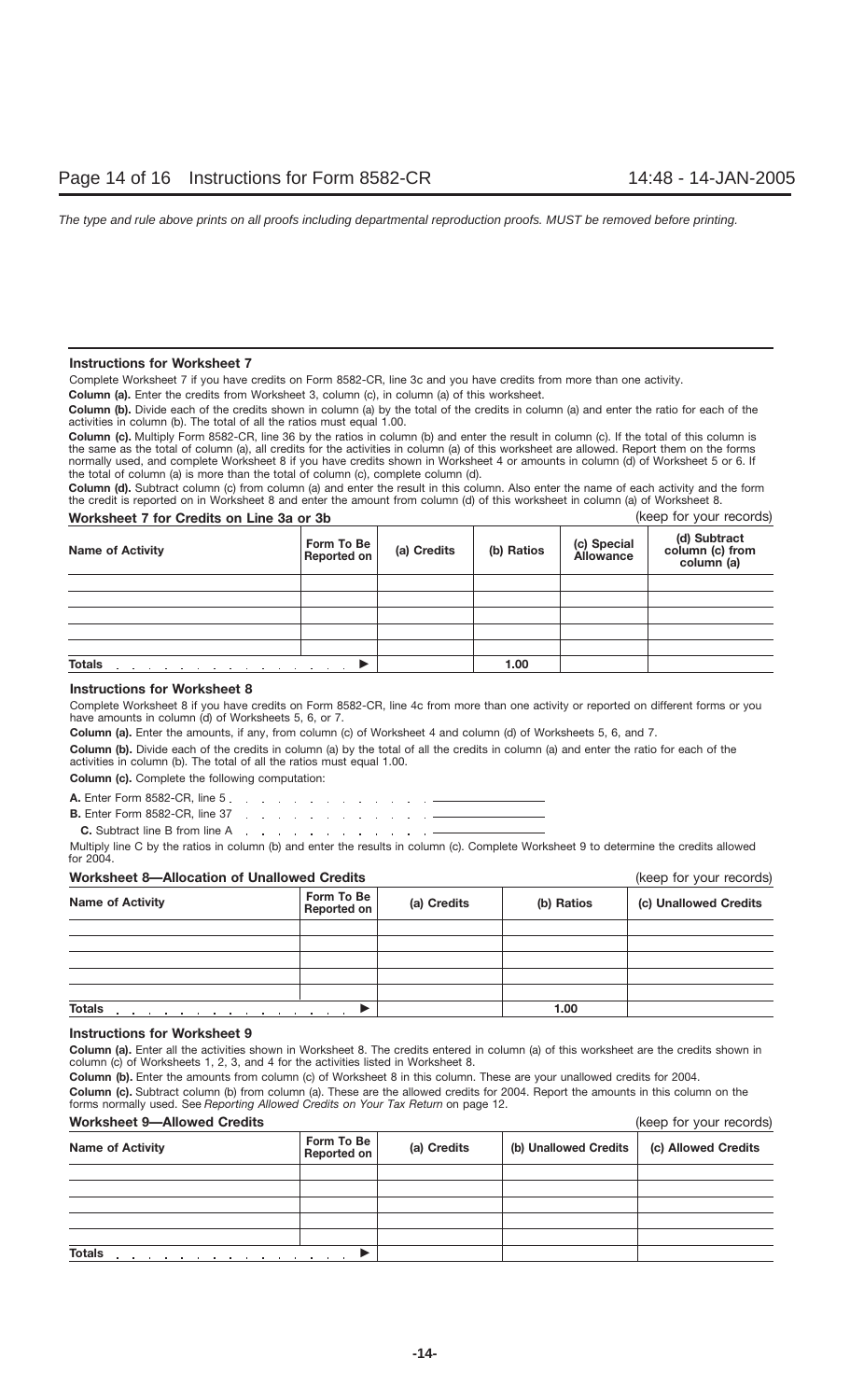An established securities market<br>
includes any national securities<br>
exchange and any local exchange<br>
registered under the Securities<br>
Exchange Act of 1934 or exempted<br>
from registration because of the<br>
limited volume of tr

if the interest is regularly quoted by the passive income may be allowed the extent of the tax<br>persons such as brokers or dealers under one or more steps below. The attributable to net passive income persons, such as brokers or dealers, under one or more steps below. The attributable to net passive income<br>who are making a market in the Complete Steps 3 through 5 only if from that PTP, which was figured in

Figure a Heading available,<br>
regular, and ongoing opportunity to<br>
sell or exchange their interests<br>
through a public means of obtaining<br>
or providing information on offers to<br>
buy, sell, or exchange interests.<br>
Similarly,

A credit from a passive activity held Step 1, attributable to net passive **Step 8.** Low-income housing credits through a PTP is allowed to the income from that PTP.<br>
extent of the tax attributable to net **Step 4**. Before b extent of any special allowance that 8582-CR, to figure the tax attributable remains after taking into account the special allowance available for losses and credits from rental real

passive activities held through PTPs.

A secondary market generally **Step 2.** Passive activity credits from **Step 6.** Reduce low-income housing<br>A secondary market generally each PTP are allowed to the extent of credits (including prior year unallowed<br>ists if a exists if a person stands ready to the tax attributable to net passive credits) for property placed in service<br>make a market in the interest An income from the same PTP. Credits after 1989 from each PTP in which make a market in the interest. An income from the same PTP. Credits after 1989 from each PTP in which interest after interest after in the interest. An income from the tax attributable to net you also acquired your interes interest is treated as readily tradable the tax attributable to rist you also acquired your interest is required your interest is required your interest is required by passive income may be allowed the stage to the extent

who are making a market in the Complete Steps 3 through 5 only if from that interest vour passive activity credits (including Step 1. your passive activity credits (including Step 1.<br>
Interest.<br>
The substantial equivalent of a rehabilitation credits from rental real secondary market exists if there is no estate activities from PTPs, secondary market exists if there is no<br>
identifiable market maker, but holders low-income housing credits for<br>
of interests have a readily available, property placed in service before<br>
FTPs. Subtract the sum of the credits

a secondary market exists if<br>prospective buyers and sellers have a each PTP, low-income housing<br>the opportunity to buy, sell, or<br>exchange interests in a timeframe before 1990 from each PTP, and any<br>and with the regularity and with the regularity and continuity<br>that the existence of a market maker prior year unallowed credits) from the tax figured on line K of that<br>would provide.<br>would provide. would provide.<br>
would provide.<br>
Stredits From PTPs<br>
Credits From PTPs<br>
Credits From PTPs<br>
Credits From PTPs<br>
Credits From PTPs<br>
Credits From PTPs<br>
Credits From PTPs<br>
Credits From PTPs<br>
Credits From PTPs<br>
Credits From PTPs<br>

extent of the tax attributable to net **Step 4.** Before beginning this step, for property placed in service after<br>
passive income from that partnership. complete Form 8582-CR if you have 1989 from a PTP in which you also passive income from that partnership. complete Form 8582-CR if you have 1989 from a PTP in which you also<br>In addition, rehabilitation credits and any passive credits that are not from acquired your interest after 1989 an In addition, rehabilitation credits and any passive credits that are not from acquired your interest after 1989 are low-income housing credits from PTPs. Subtract the total of lines 16, the smaller of the total credits fro low-income housing credits from PTPs. Subtract the total of lines 16, the smaller of the total credits from<br>
rental real estate activities held 30, and 36, if any, of Form 8582-CR, Step 6 or the amount figured in Step 30, and 36, if any, of Form 8582-CR, Step 6 or the amount figured in Step 6, if any, of Form 8582-CR, Step 7 is smaller than Step 6, through PTPs are allowed to the from the amount on line 27 of Form 7. If Step 7 is smaller than Step 6, the state of the amount in Step 7 pro rata extent of any special allowance that 8582-CR, to figure the tax attributabl remains after taking into account to the special allowance available for to the credits from each PTP in Step<br>losses and credits from rental real the credits in Step 3. 6.

estate activities not owned through the set of the set of two set of the credits are<br>
PTPs. See Special Allowance for the PTPs, complete lines 21 through<br>
Rental Real Estate Activities on page 27 of Form 8582-CR as a works Do not enter credits from available for the credits in Step 3. **Step 10.** Figure the allowed and PTPs on the worksheets or on **Step 5.** Rehabilitation credits from unallowed credits from each PTP. Form 8582-CR. Instead, use rental real estate activities of PTPs, Report the allowed credits from each PTP **Example 2018** Form 8582-CR. Instead, use rental real estate activities of PTPs, Report the allowed credits on the the following steps to figure the low-income housing credits for forms normally used. Keep a record allowed and unallowed credits from property placed in service before of the unallowed credits to be carried passive activities held through PTPs. 1990 by PTPs, and low-income

**Publicly Traded**<br> **Partnerships (PTPs)**<br>
A PTP is a partnership whose<br>
interests are traded on an established<br>
service) allowed under the special<br>
service) allowed under the special<br>
service) allowance are the smaller of